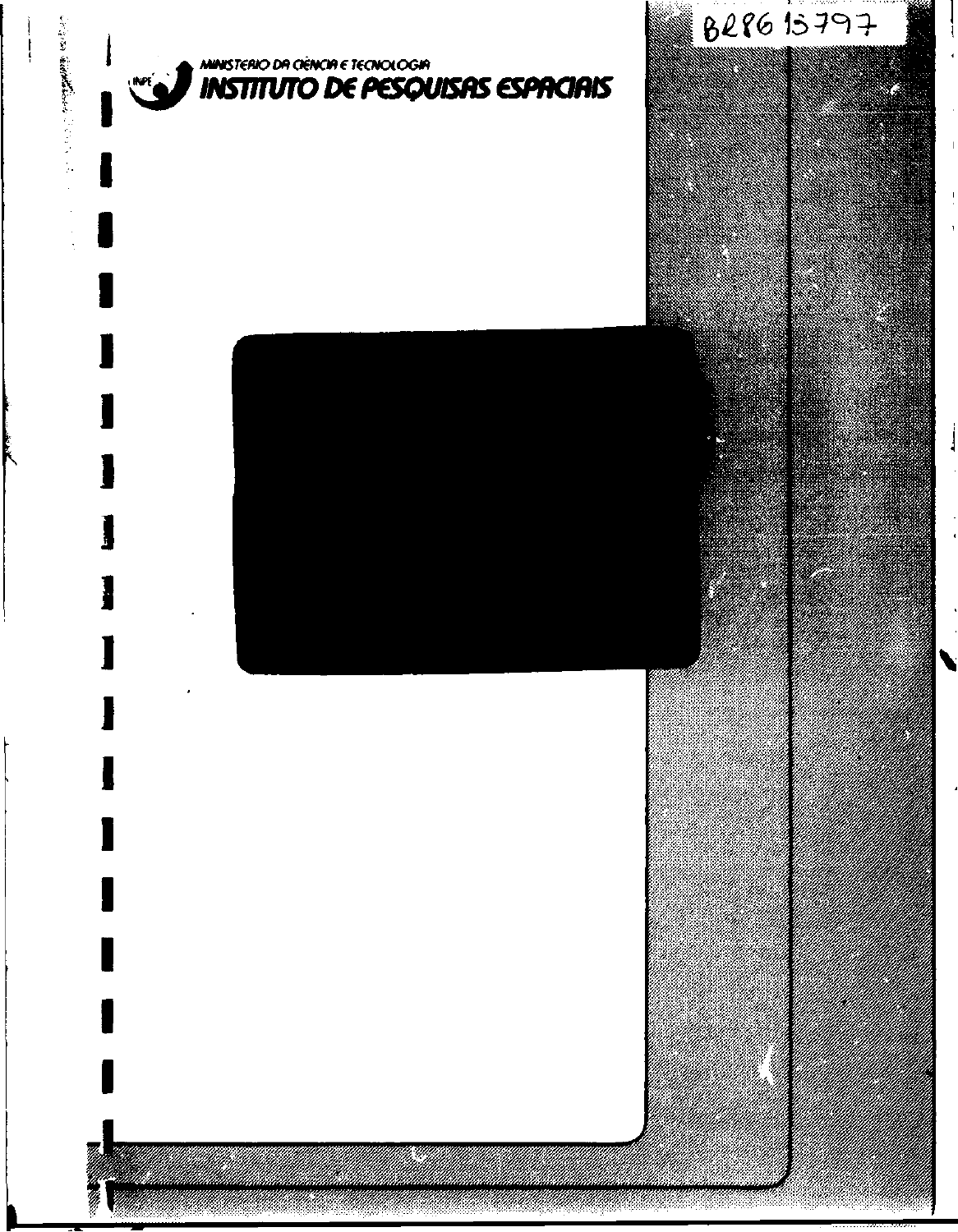| LAP                                                                                                                                                                                                                                                                                                                                                                                                                                                                                                                                                                                                                                                                                                                                                                                                                                                                                                                  | Program            |                   | $\Box$ Restricted                                        |
|----------------------------------------------------------------------------------------------------------------------------------------------------------------------------------------------------------------------------------------------------------------------------------------------------------------------------------------------------------------------------------------------------------------------------------------------------------------------------------------------------------------------------------------------------------------------------------------------------------------------------------------------------------------------------------------------------------------------------------------------------------------------------------------------------------------------------------------------------------------------------------------------------------------------|--------------------|-------------------|----------------------------------------------------------|
|                                                                                                                                                                                                                                                                                                                                                                                                                                                                                                                                                                                                                                                                                                                                                                                                                                                                                                                      | PLASMA             |                   |                                                          |
| 6. Key words - selected by the author(s)<br>PLASMA PHYSICS<br>ROTATING PLASMAS<br>PLASMA CENTRIFUGE                                                                                                                                                                                                                                                                                                                                                                                                                                                                                                                                                                                                                                                                                                                                                                                                                  | ISOTOPE ENRICHMENT |                   |                                                          |
| 7. U.D.C.: $533.9$                                                                                                                                                                                                                                                                                                                                                                                                                                                                                                                                                                                                                                                                                                                                                                                                                                                                                                   |                    |                   |                                                          |
| 8. Title<br>r                                                                                                                                                                                                                                                                                                                                                                                                                                                                                                                                                                                                                                                                                                                                                                                                                                                                                                        |                    | INPE-3914-PRE/060 | 10. Nº of pages:<br>42                                   |
| STEADY STATE BEHAVIOR OF ROTATING PLASMAS<br>IN A VACUUM-ARC CENTRIFUGE                                                                                                                                                                                                                                                                                                                                                                                                                                                                                                                                                                                                                                                                                                                                                                                                                                              |                    |                   | 11. Last page: Fig. 9                                    |
|                                                                                                                                                                                                                                                                                                                                                                                                                                                                                                                                                                                                                                                                                                                                                                                                                                                                                                                      |                    |                   | <b>J2. Revised by</b>                                    |
| 9. Authorship                                                                                                                                                                                                                                                                                                                                                                                                                                                                                                                                                                                                                                                                                                                                                                                                                                                                                                        |                    | Antonio Montes    |                                                          |
| J.A. Bittencourt<br>$G.O.$ Ludwig                                                                                                                                                                                                                                                                                                                                                                                                                                                                                                                                                                                                                                                                                                                                                                                                                                                                                    |                    | Antonio Montes    |                                                          |
|                                                                                                                                                                                                                                                                                                                                                                                                                                                                                                                                                                                                                                                                                                                                                                                                                                                                                                                      |                    |                   | 13. Authorized by                                        |
|                                                                                                                                                                                                                                                                                                                                                                                                                                                                                                                                                                                                                                                                                                                                                                                                                                                                                                                      |                    |                   |                                                          |
|                                                                                                                                                                                                                                                                                                                                                                                                                                                                                                                                                                                                                                                                                                                                                                                                                                                                                                                      |                    |                   |                                                          |
|                                                                                                                                                                                                                                                                                                                                                                                                                                                                                                                                                                                                                                                                                                                                                                                                                                                                                                                      | Bittercourt        |                   | Marco Antonio Raupp                                      |
| Responsible author                                                                                                                                                                                                                                                                                                                                                                                                                                                                                                                                                                                                                                                                                                                                                                                                                                                                                                   |                    |                   | Director General                                         |
| 14. Abstract/Notes                                                                                                                                                                                                                                                                                                                                                                                                                                                                                                                                                                                                                                                                                                                                                                                                                                                                                                   |                    |                   |                                                          |
|                                                                                                                                                                                                                                                                                                                                                                                                                                                                                                                                                                                                                                                                                                                                                                                                                                                                                                                      |                    |                   |                                                          |
| species, rotating, magnetized plasma in a vacuum-arc plasma centrifuge is<br>described in detail. The analysis is based on a multiple species fluid<br>model which includes electromagnetic, pressure gradient, centrifugal and<br>collisional forces, for each species, in cylindrical geometry. It is shown<br>that there is a family of theoretically possible dynamical equilibrium<br>configurations, which can be achieved by different combinations of ion<br>rotation velocity, radial ion density distribution and radial dependence of<br>internal electric potential. The parametric dependences of the various<br>plasma parameters under equilibrium conditions, including the ion separation<br>factor, are presented for a nickel-copper plasma. The numerical results<br>are analysed and discussed on light of experimentally measured plasma<br>characteristics in a vacuum-arc plasma centrifuge. |                    |                   | The steady state behavior of the fully ionized, multiple |
|                                                                                                                                                                                                                                                                                                                                                                                                                                                                                                                                                                                                                                                                                                                                                                                                                                                                                                                      |                    |                   |                                                          |

 $\frac{1}{2}$  ,  $\frac{1}{2}$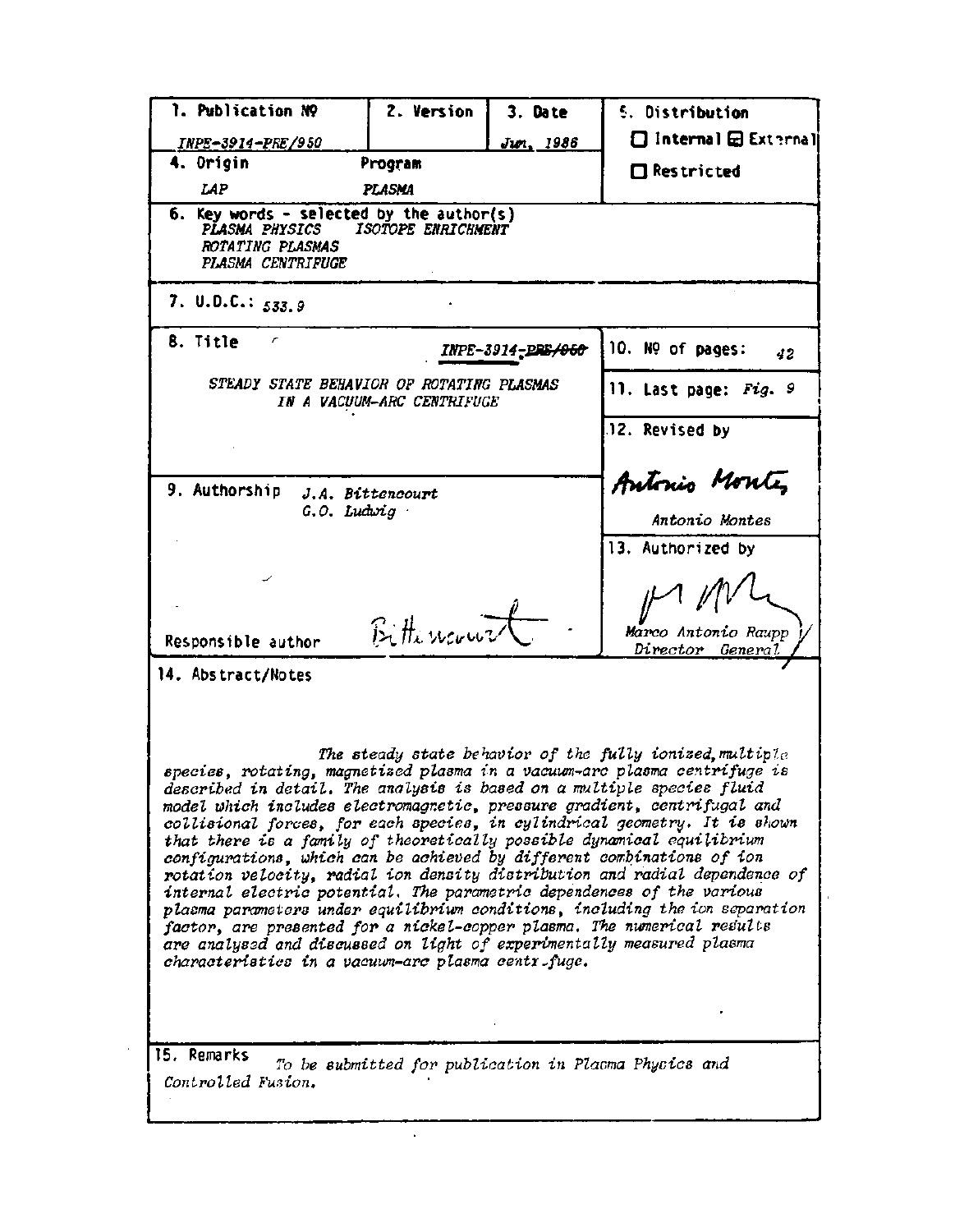# **STEADY STATE BEHAVIOR OF ROTATING PLASMAS IN Á VACUUM-ARC CENTRIFUGE**

**J.A. BITTENCOURT and G.O. LUDWIG Ministério da Ciência e Tecnologia - MCT Instituto de Pesquisas Espaciais - INPE C P . 515-12201 São Josi dos Campos, SP, Brasil** 

# **ABSTRACT**

**The steady state behavior of the fully ionized, multiple species, rotating, magnetized plasma in a vacuum-arc plasma centrifuge is described in detail. The analysis is based on a multiple species fluid model which includes electromagnetic, pressure gradient, centrifugal and collisional forces, for each species, in cylindrical geometry. It is shown that there is a family of theoretically possible dynamical equilibrium configurations, which can be achieved by different combinations of ion rotation velocity, radial ion density distribution and radial dependence of internal electric potential. The parametric dependences of the various plasma parameters under equilibrium conditions, including the ion separation factor, are presented for a nickel-copper plasma. The numerical results an; analysed and discussed on light of experimentally measured plasma characteristics in a vacuum-arc plasma centrifuge.**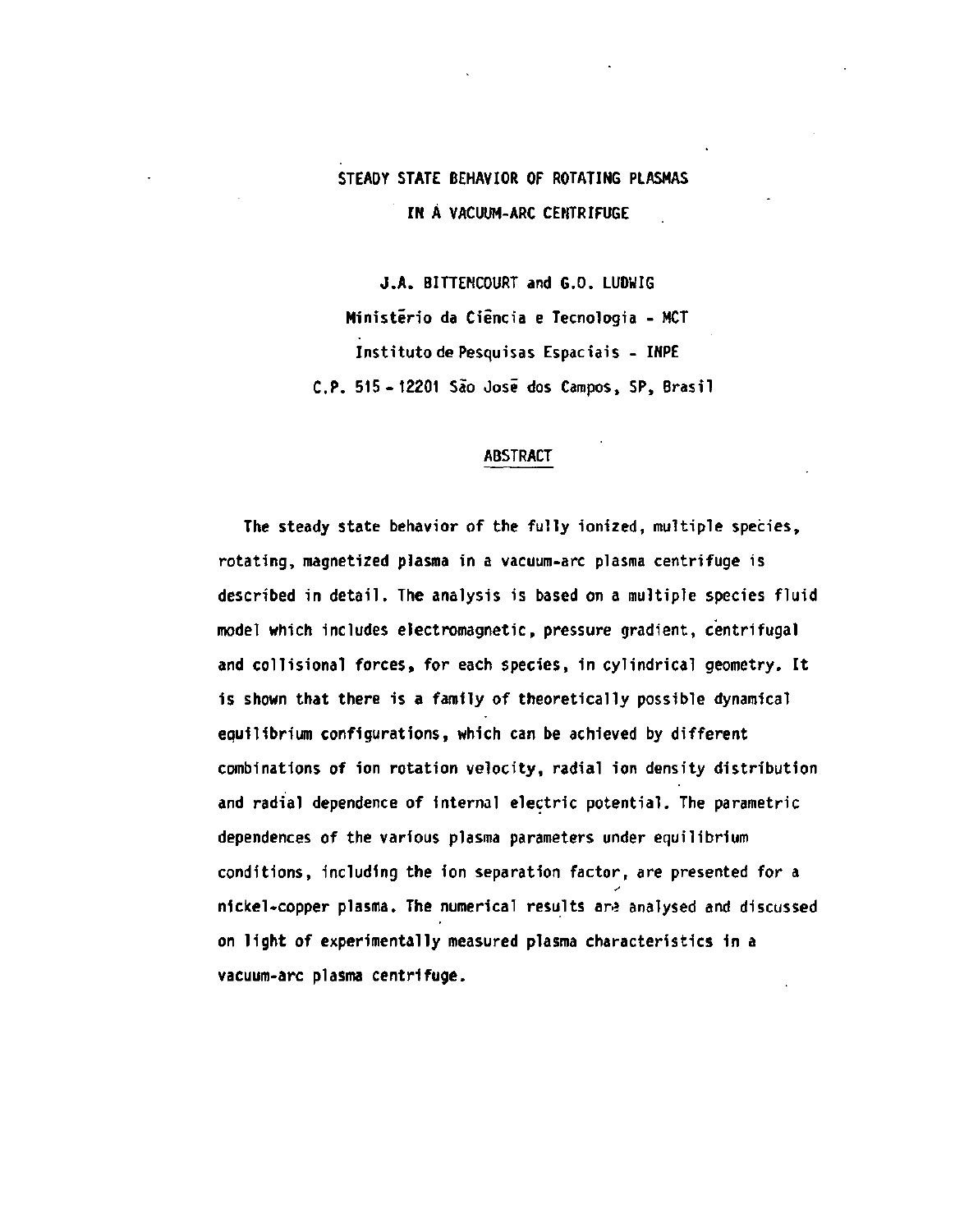# **1. INTRODUCTION**

**Centrifugal separation of elements and isotopes in rotating, magnetized plasma columns^ has been the subject of research for many years. A comprehensive review on this subject, and the research which was done up to 1970, has been presented by Lehnert (1971). This review includes an extensive bibliography of the various investigations and surveys the theoretical considerations and experimental results for partially and fully ionized rotating, magnetized plasmas. It also summarizes the applications of rotating plasmas to nuclear fusion research, cósmica! physics and technical devices such as adjustable plasma condensers, plasma guns and propulsion systems. Slepian (1955) was the first to study rotating plasmas as means for isotope enrichment. Bonnevier (1966) suggested the use of a fully ionized plasma centrifuge to enhance the mass separation effect and later studied the plasma centrifuge experimentally (Bonnevier, 1971), where a rotating fully ionized plasma was surrounded by a partially ionized plasma and neutral gas. Afterwards, several researchers have studied gas discharge plasma centrifuges and have measured isotopic enrichment in gaseous, rotating plasmas (James and Simpson, 1974, 1978; Heller and Simon, 1974; Kaneko et al., 1978; Brand et a!., 1979; Wijnakker and Granneman, 1980).** 

**A gas discharge plasma centrifuge, in its simplest configuration, consists basically of a gas at about 1 Torr pressure in a cylindrical vacuum vessel, immersed in an externally applied uniform axial magnetic field. The gas is partially ionized when current is discharged radially between two concentric cylindrical electrodes. The resulting Jx B magnetic force density, due to radial current flow across the axial magnetic field, induces the azimuthal rotation. The centrifugal force,** 

**- 1 -**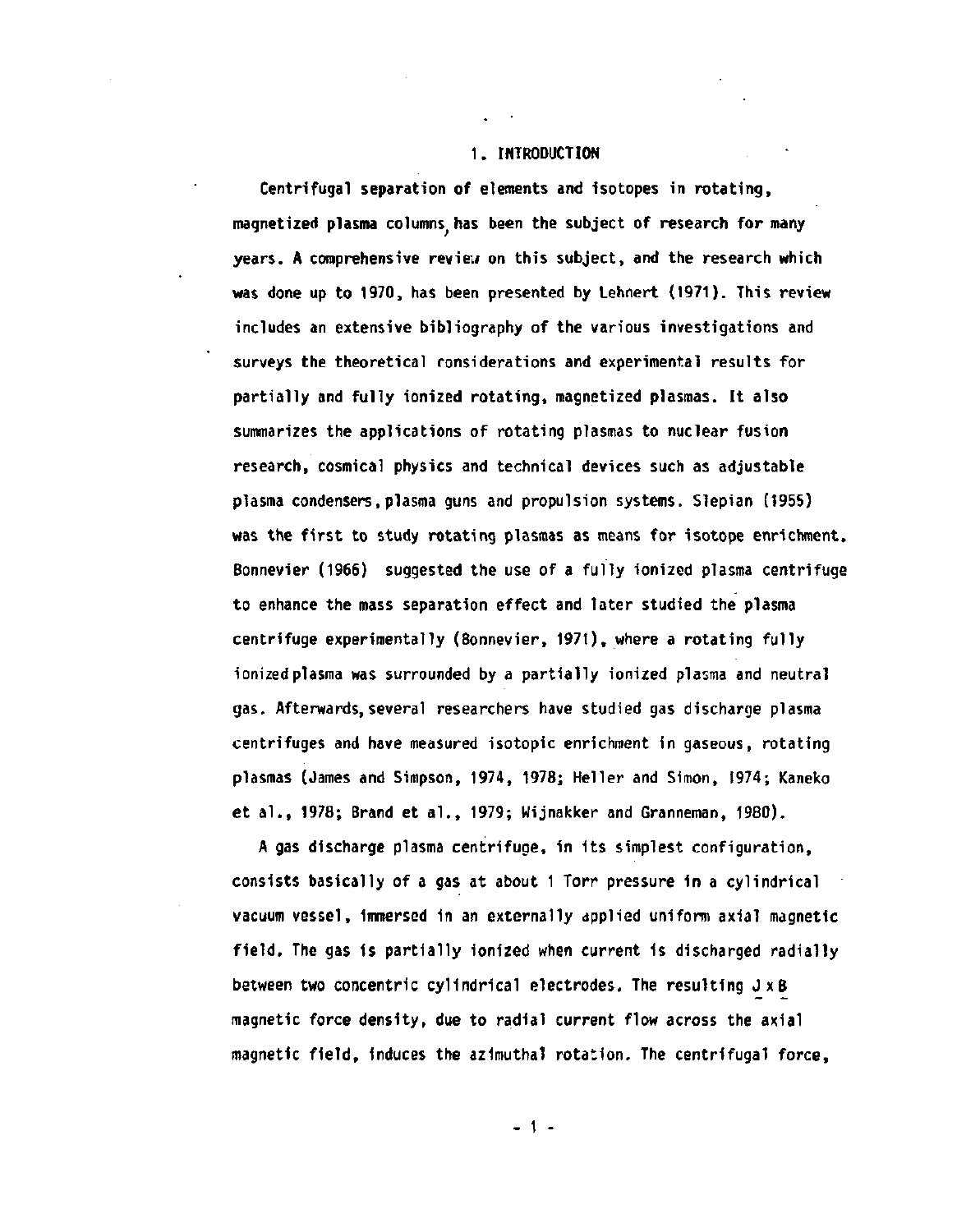**acting radially outwards, causes a partial separation of the different ion species in the radial direction. The plasma centrifuge contains no moving mechanical parts, since the rotation is produced by an electromagnetic body force on the plasma and therefore can,in principle, reach much higher rotational velocities than the neutral particles in a mechanical gaseous centrifuge.** 

**In the experiments conducted in either partially ionized or highly ionized rotating plasma columns, which were surrounded by neutral gas, the neutral atom drag on the rotating ions limits the rotational velocity to values below the Alfvén critical velocity. Alfven (1960) has suggested that in a partially ionized plasma a strong enhanced ionization process arises when the directed kinetic energy of the , ions, relative to the neutrels, approaches the first ionization energy of the neutrals. Additional energy input then goes selectively, via electrons, into further ionization of the neutrals, so that the ion rotational velocity is limited. Such a limiting critical velocity has been experimentally verified in rotating plasmas. Explanations for the origin of this critical velocity have been proposed by Fahleson (1961), Sockol (1968), Lehnert (1960), and McKenzie and Varma (1981). The deleterious effects of neutral atom viscous dissipation and the Alfvin limit have resulted in relatively weak isotope enrichments i'n gas discharge plasma centrifuges.** 

**More recently a new type of plasma centrifuge has been developed (Krishnan et al., 1981; Geva et al., 1981) in which the plasma source is a vacuum-arc triggered by a pulsed laser and discharged between a metallic cathode and a grounded mesh anode at one end of a 1.5m long** 

**- 2 -**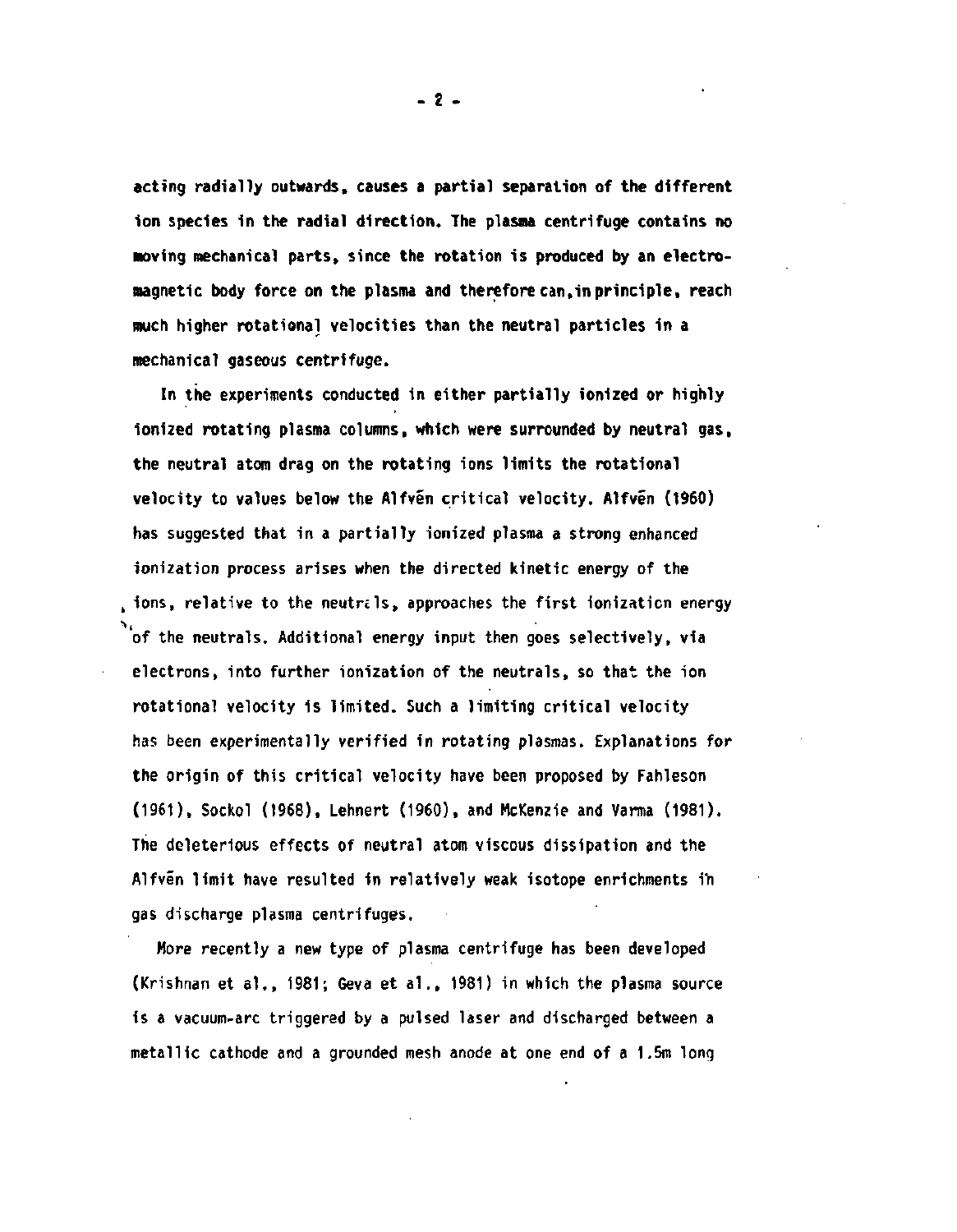**cylindrical vacuum vessel. Plasma rotation about the cylinder axis is sustained by the self-consistent radial electric field, produced inside the plasma column, crossed with the externally applied uniform axial magnetic field. The plasma produced in the vacuum-arc centrifuge is fully ionized and composed of the cathode material. The ionized particles evaporate from the cathode with large radial and axial velocities, and achieve rigid rotor angular rotation frequencies between 6x10'' and 3xl0<sup>5</sup>rad/s (Krishnan et al., 1983). The absence of a neutral gas envelope and its deleterious effects has resulted in isotopic enrichments in a vacuum-arc plasma centrifuge much larger than those measured earlier in a gas discharge centrifuge. Results of element and isotope separation in various carbon and metal plasmas**  have been presented by Krishnan et al. (1983), and Geva et al. (1984), **showing the potential for vacuum-arc plasma centrifuges to serve as practical isotope separators. They found that the centrifugal separation increases rapidly with distance from the cathode plasma source and reaches an asymptotic value at about 70cm downstream. The observations showed that the separation factor increases exponentially with the square of the radius, the electric potential profile inside the- plasma has a parabolic radial dependence and the radial ion density distribution is Gaussian, in agreement with a simple, two-ion species, steady state fluid model of the rotating plasma. An improved matched impedance, low-voltage, vacuum-arc plasma centrifuge, with much better electrical efficiency than a previous prototype centrifuge, has been recently described by Prasad and Krishnan (1986).** 

**This paper describes a three-species (electrons and two types of ions) warm fluid model used to analyse the behavior of the magnetized,** 

**- 3 -**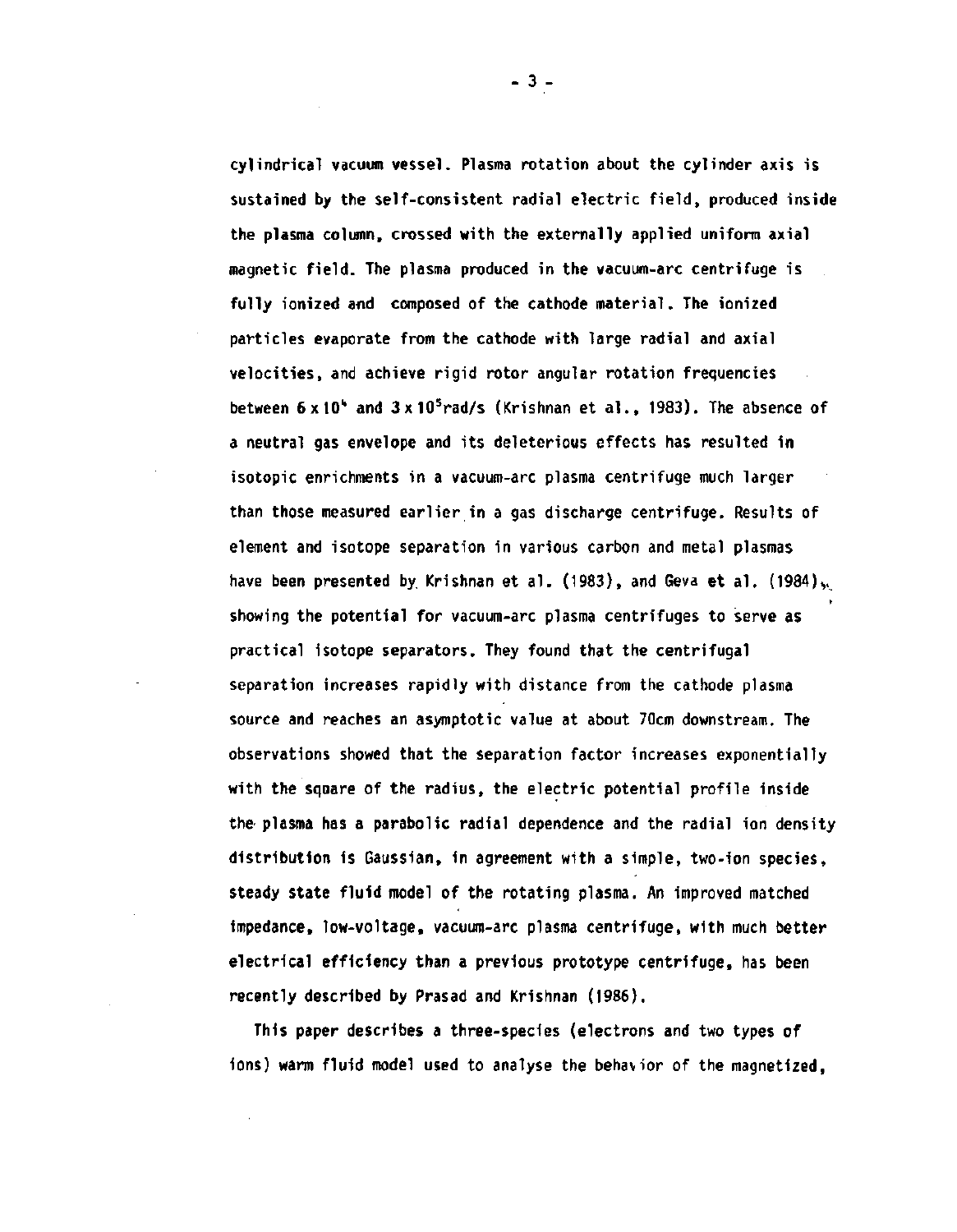**fully ionized, rotating plasma in a vacuum-arc centrifuge. Initially, in Section 2, a physical picture of the rotating plasma, based on experimental findings, is presented. The region of the arc near the cathode is still poorly understood and attention is focused on the streaming plasma region. The basic set of time-dependent multispecies fluid equations and the relevant electrodynamic equations are described in Section 3 and applied to a cylindrical column under rotation. A reduced set of time-dependent fluid equations with azimuthal symmetry is outlined, in which a Lagrangian frame of reference moving at the constant axial ion velocity is considered and the electron inertia is neglected. The resulting set of equations is further simplified considering a steady state equilibrium situation with no radial plasma motion and with the plasma column rotating as a rigid rotor. A detailed analysis of the steady state fluid equations is presented in Section 4, where a family of equilibrium solutions is identified, as there are many theoretically possible equilibrium configurations which can be achieved by different combinations of ion rotation velocity (centrifugal force), radial particle density distribution (pressure gradient force) and radial dependence of internal electric potential (electric force). Limiting equilibrium values of the various parameters and expressions for the separation factor are also discussed. A parametric numerical analysis has been carried out for the various possible equilibrium configurations of the rotating plasma column and the results are presented and discussed in Section 5. The radial distributions and parametric dependences of the various plasma variables, including the ion separation factor, are analysed on light of the experimentally observed plasma behavior in a vacuum-arc** 

**- 4 -**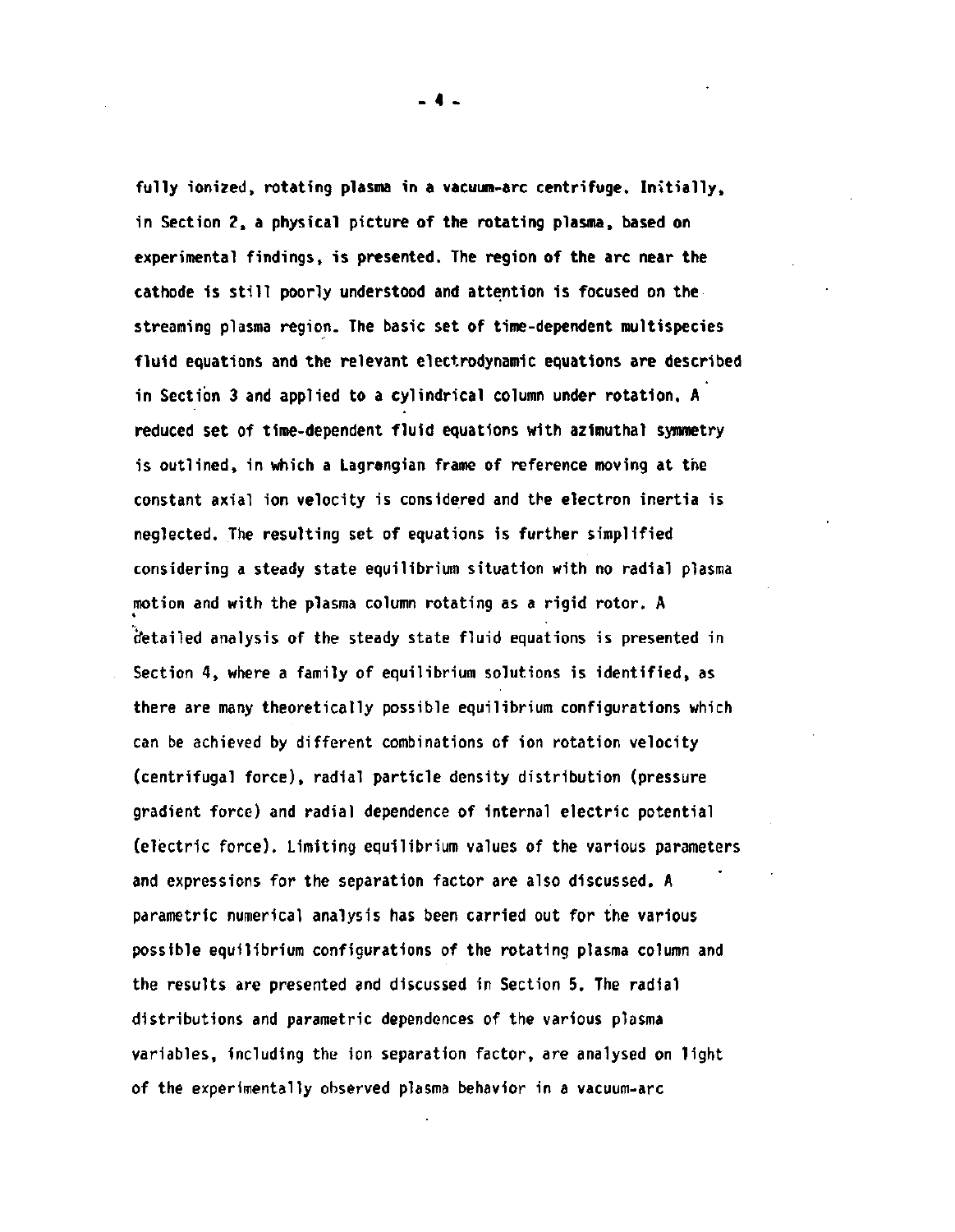**centrifuge, considering specifically a nickel (Ni)-copper (Cu) plasma. A summary of the results and conclusions are presented in Section 6.** 

## **2. PHYSICAL PICTURE OF THE ROTATING PLASMA COLUMN**

**The following physical description of the rotating plasma column seems to be appropriate. The fully ionized plasma» composed of the cathode material, emanates from the cathode during the arc discharge and expands into the magnetized vacuum chamber. The electrons are**  effectively tied to the axial magnetic field lines, since the electron-**-electron collision frequency,**  $v_{\text{ref}}$ **, is much smaller than the electron** cyclotron frequency,  $n_{ce}$  ( $v_{ee}/n_{ce} \ll 1$ ). On the other hand, for the **cyclotron frequency, fi (ve e/^ce K<<sup>D</sup> . 0" the other hand, for the**  and  $\Omega_{\text{c}i}$  the ion cyclotron frequency), resulting in ambipolar radial diffusion in the streaming plasma region and the establishment of a **self-consistent internal radial electric field**  $E_r$ **, which points** radially inward. This radial electric field crossed with the axial magnetic induction B<sub>z</sub> yields an azimuthal electromagnetic plasma **magnetic induction B yields an azimuthal electromagnetic plasma** 

$$
\underline{u}_{\theta} = \underline{E}_r \times \underline{B}_z / B^2 \tag{1}
$$

**which puts the plasma into rotation about the column axis. The negative radial pressure gradient crossed with the axial magnetic induction generates an azimuthal diamagnetic drift velocity** 

$$
\mu_{\Theta} = -(\Sigma p)_P \times \underline{\beta}_Z / (n_{\alpha} q_{\alpha} B^2) \tag{2}
$$

**- 5 -**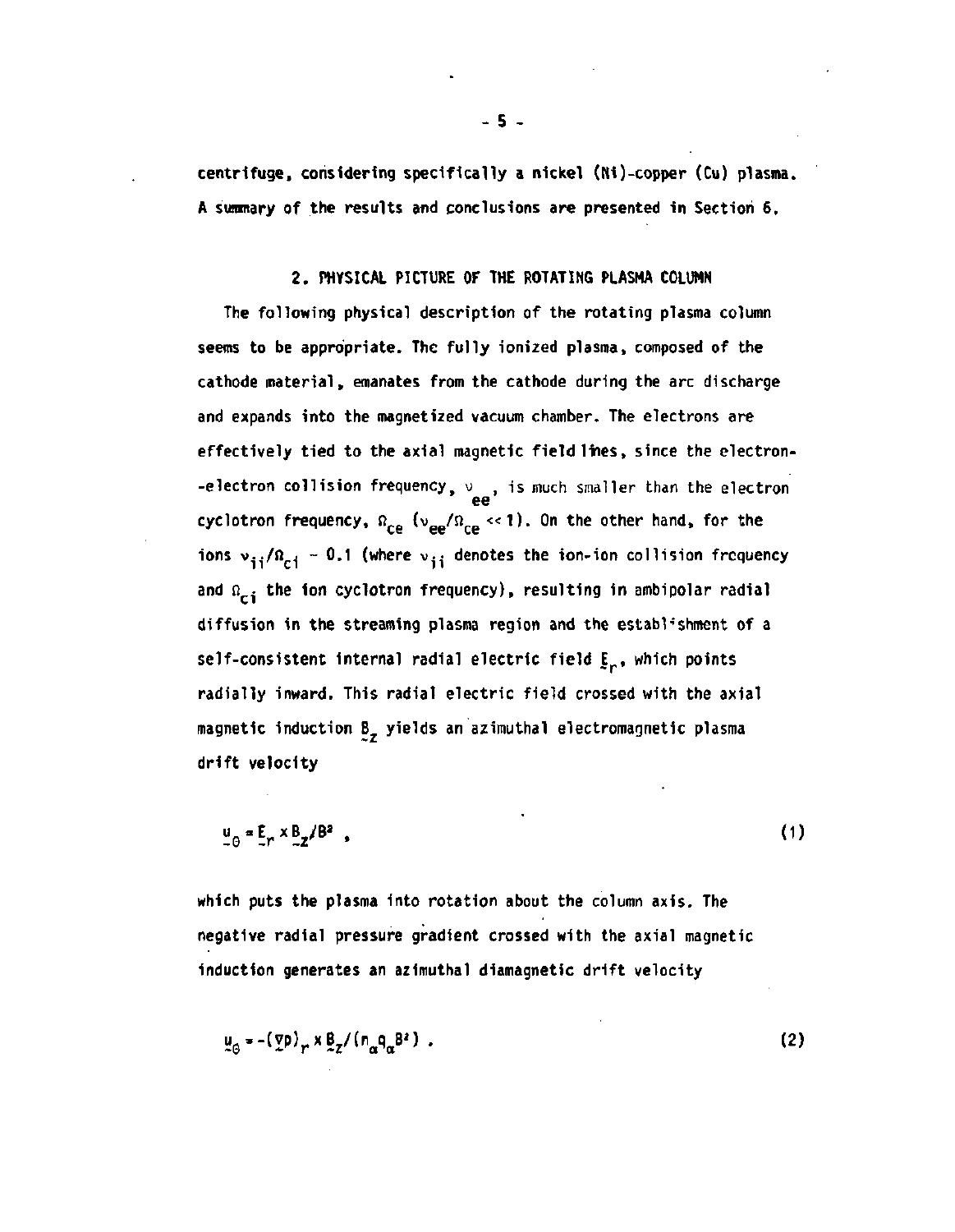**Thus, this diamagnetic drift adds to the electromagnetic drift for the electrons and opposes to it for the ions, with the result that the electrons rotate faster than the ions. The resulting azimuthai current density is in the direction opposite to that of the azimuthai particle motion, so that the plasma is confined by the associated**  $J_A \times J_Z$  **radial** force density (see Figure 1). The centrifugal force, resulting from the plasma rotation, acts radially outward and causes radial separation **the plasma rotation, acts radially outward and causes radial separation between particles of different mass/charge ratio. Ion-ion collisions**  the quasi-neutral plasma across the magnetic field lines. The rotating  $\frac{4}{3}$  further down the column presumably reaches a quasi-steady state **Situation in which the met radial flux due to ion-ion collisions is zero, and the different ion species have the same angular rotation radial enrichment is achieved in which the heavier ion species are**  more abundant at large radii than lighter species.

Measurements performed by Geva et al, (1984) in a vacuum-arc fully **Measurements performed by Geva et al. (1984) in a vacuum-arc fully ionized plasma centrifuge revealed the following typical values of the plasma parameters: peak (on axis) ion density n^-IO^cm"<sup>3</sup> , full**  width at half maximum radius of a Gaussian radial density profile of **width at half maximum radius of a Gaussian radial density profile of 2.5cm, axial drift velocity uz - 10<sup>6</sup>cm/s, mean average charge<Z>=3** 

**across the column of 160-300us, rigid rotor angular rotation** 

**more abundant at large radii than lighter species.**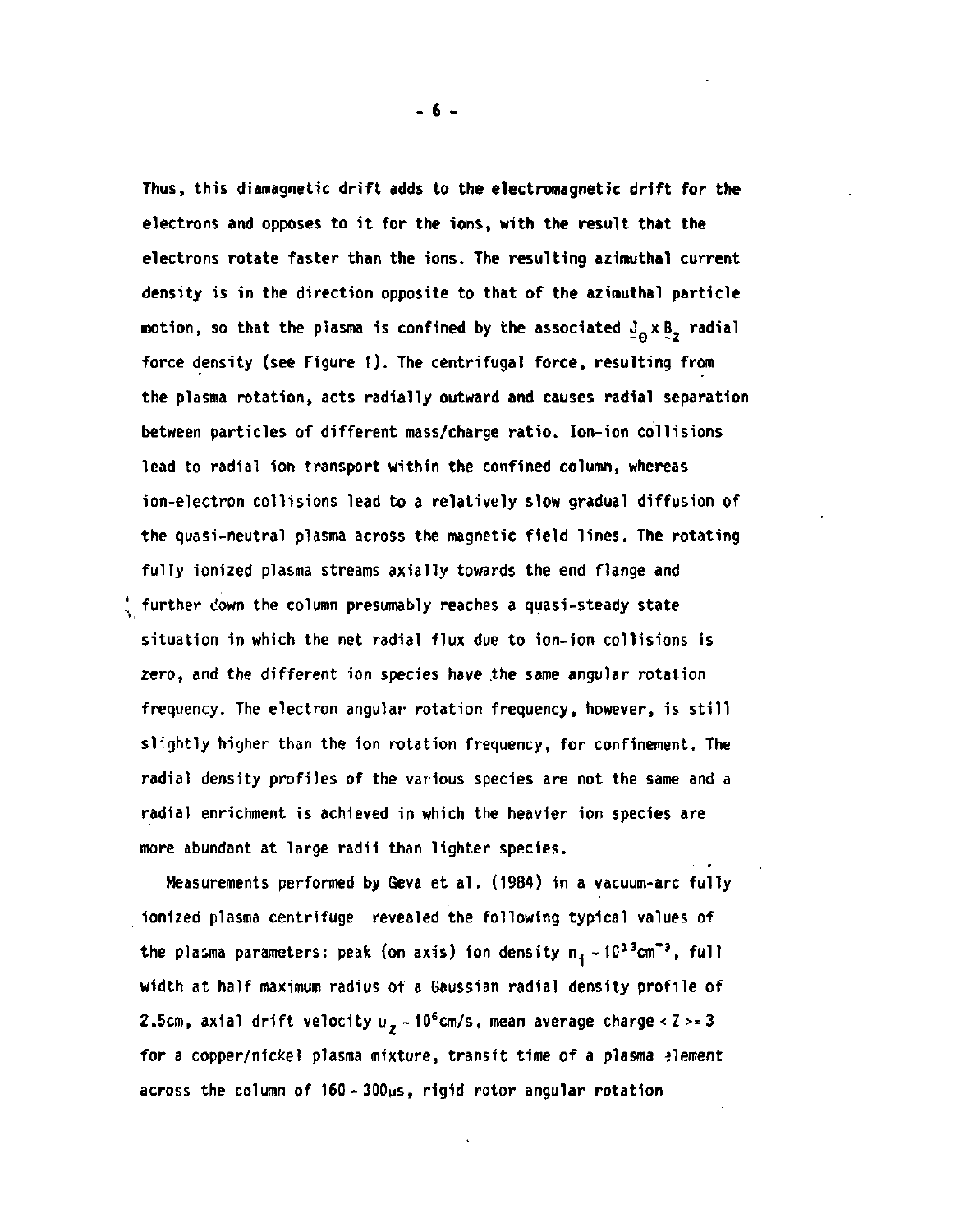**frequencies between 6 x1o<sup>11</sup> and 3x10<sup>5</sup>rad/s, and estimated temperature of 1eV. In a more recent work, using an improved low-voltage vacuum-arc centrifuge, Prasad and Krishnan (1986) measured typical values of**   $n_e \sim 10^{15}$  cm<sup>-3</sup> and T<sub>i</sub> -3eV. For typical plasma parameters of  $n_e \sim 10^{13}$  cm<sup>-3</sup>  $<$ Z > = 3, T<sub>e</sub> = T<sub>i</sub> = 1eV and B = 0.2T, estimated values for various length and frequency scales of interest are as follows: Debye length  $\lambda_{\rm D}$  - 10<sup>-b</sup>cm, electron gyrofrequency  $\Omega_{ce} \sim 10^{10}$  rad/s, electron gyroradius  $r_e \sim 10^{-3}$ cm, ion gyrofrequency  $\Omega_{c1} \sim 10^{6}$ rad/s, ion gyroradius r<sub>i</sub> ~10<sup>-1</sup>cm, ion axial **velocity**  $\frac{u}{z} \sim 10^6$  cm/s, ion-ion collision frequency  $v_{11} \sim 10^6 - 10^7$ s<sup>-1</sup>, and ion-ion collision mean free path  $\lambda_{11} = 0.1$ -1cm. Thus, the gyroradii **and collisional mean free paths are much smaller than the typical plasma column dimensions (length of about one meter and radius of a few centimeters). Also, a few rotation orbits (about five) and many collisions (of order 10<sup>2</sup>) are experienced by a typical plasma element during its' time of transit axially down the column.** 

# **3. FLUID MODEL OF A MULTISPECIES ROTATING PLASMA**

**The basic set of fluid equations describing the behavior of a multispecies, rotating, magnetized warm plasma includes the equation of continuity,** 

$$
\partial n_{\alpha}/\partial t + \Psi \cdot (n_{\alpha}\Psi_{\alpha}) = P_{\alpha} - L_{\alpha} \tag{3}
$$

**and the momentum conservation equation, considering the effects of electromagnetic, pressure gradient and collisional forces (in the inertial laboratory frame),**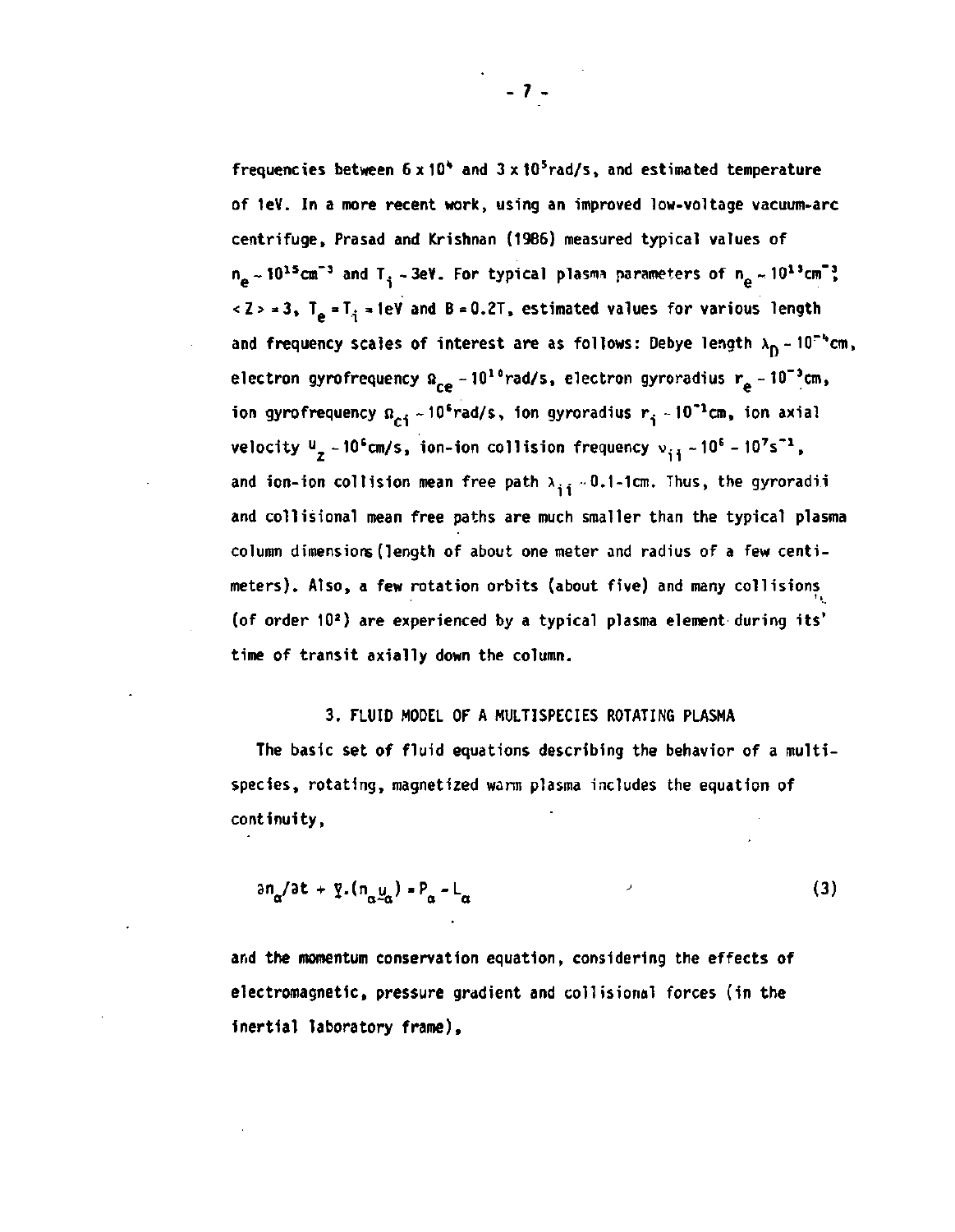$$
\mathbf{n}_{\alpha} \left( \frac{\partial}{\partial t} + \mu_{\alpha} \cdot \nabla \right) \mathbf{u}_{\alpha} = \mathbf{Z}_{\alpha} \mathbf{e} \left( \underline{\mathbf{E}} + \underline{\mathbf{u}}_{\alpha} \times \underline{\mathbf{B}} \right) - \frac{1}{\eta_{\alpha}} \mathbf{y} \mathbf{p}_{\alpha} - \mathbf{n}_{\alpha} \sum_{\beta} \mathbf{v}_{\alpha \beta} \left( \underline{\mathbf{u}}_{\alpha} - \underline{\mathbf{u}}_{\beta} \right) , \qquad (4)
$$

where  $n_{\alpha}(\underline{r},t)$ ,  $u_{\alpha}(\underline{r},t)$  and  $p_{\alpha}(\underline{r},t)$  denote the number density, the fluid velocity and the partial kinetic pressure (assumed isotropic) for the type  $\alpha$  species, respectively,  $P_{\alpha}$  and  $L_{\alpha}$  represent the rates of production and loss per unit volume, m<sub>a</sub> is the particle mass, Z<sub>a</sub>e is the particle charge, E is the electric field, B is the magnetic **is the particle charge, E is the electric field, B is the magnetic induction and v . is the collision frequency between the original state of and**  $\mathbf{r}$ **species. Eqs. (3) and (4) must be complemented by an appropriate energy conservation equation relating p (r,t) with n (r,t) and u (r,t).**  However, assuming a constant and uniform temperature  $T_{\alpha}$  throughout the plasma, it is sufficient to use the ideal gas equation of state, **plasma, it is sufficient to use the ideal gas equation of state,** 

 $p_{\alpha} = n_{\alpha} kT_{\alpha}$ , (5)

**where k denotes Boltzmann's constant.** 

**The internal self-consistent electric field can be expressed in**  terms of the electric potential as E<sup>*k*</sup> **-V**¢, where ¢ satisfies Poisson **equation inside the plasma,** 

 $\nabla^2 \phi = -\rho/\epsilon_0 = -(\epsilon/\epsilon_0) \sum_l \lambda_l \mathbf{n}_a$ , (6) a

where  $\rho$  is the total charge density. The magnetic induction produced **by currents and time-dependent electrio fields inside the plasma can be considered to be much .mailer than the externally applied axial B field. Therefore, Ampere's law is not considered here and the magnetic induction appearing in (4) is due only to the externally applied field.**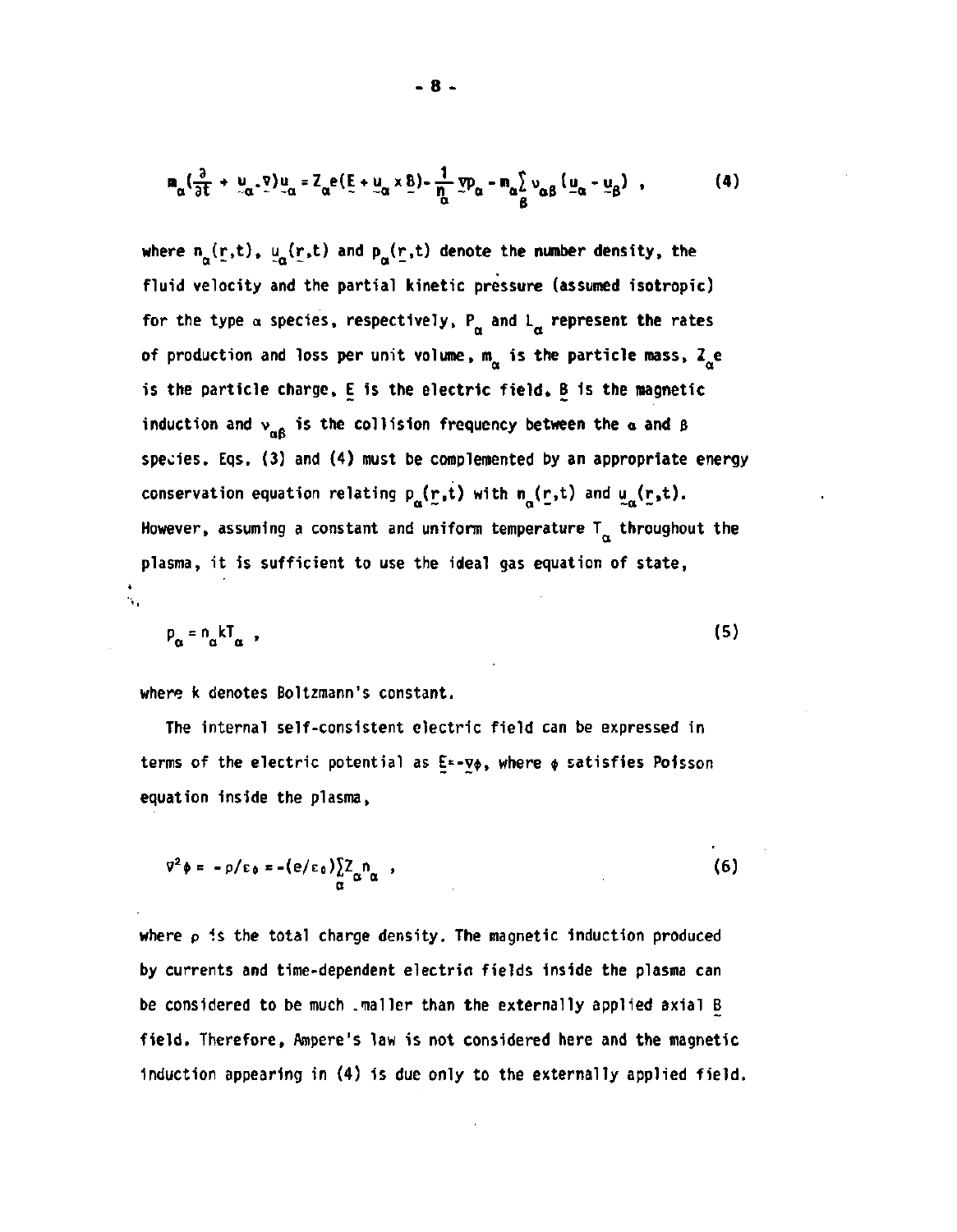These equations are coupled through the collisional term and through Poisson equation, and must be solved simultaneously under proper initial and boundary conditions. Eliminating  $p_{\alpha}(\mathbf{r},t)$  from (4), and considering a rotating cylindrical plasma column immersed in a constant axial magnetic induction ( $B = B\overline{2}$ ), the following closed set of equations is obtained, in cylindrical geometry (r,0,z),

$$
\frac{\partial}{\partial t} n_{\alpha} + \frac{1}{r} \frac{\partial}{\partial r} (r n_{\alpha} u_{\alpha r}) + \frac{1}{r} \frac{\partial}{\partial \theta} (n_{\alpha} u_{\alpha \theta}) + \frac{\partial}{\partial z} (n_{\alpha} u_{\alpha z}) = 0 \quad , \tag{7}
$$

$$
m_{\alpha} \left( \frac{D}{Dt} u_{\alpha r} - \frac{u_{\alpha \beta}^2}{r} \right) = Z_{\alpha} e(E_r + u_{\alpha \beta} B) - kT_{\alpha} \frac{3}{\partial r} \sin(n_{\alpha}) - m_{\alpha} \sum_{\beta} v_{\alpha \beta} (u_{\alpha r} - u_{\beta r}) , \quad (8)
$$

$$
m_{\alpha} \left( \frac{D}{Dt} u_{\alpha\beta} + \frac{u_{\alpha\beta} u_{\alpha r}}{r} \right) = Z_{\alpha} e(E_{\beta} - u_{\alpha r}B) - kT_{\alpha} \frac{1}{r} \frac{\partial}{\partial \theta} \sin(n_{\alpha}) - m_{\alpha} \frac{\partial}{\partial} v_{\alpha\beta} (u_{\alpha\beta} - u_{\beta\beta}),
$$
 (9)

$$
m_{\alpha} \frac{D}{Dt} u_{z} = Z_{\alpha} e E_{z} - kT_{\alpha} \frac{\partial}{\partial z} \ln(n_{\alpha}) - m_{\alpha} \sum_{\beta} v_{\alpha\beta} (u_{\alpha z} - u_{\beta z})
$$
 (10)

$$
\frac{1}{r}\frac{\partial}{\partial r}\left(r\frac{\partial \phi}{\partial r}\right) + \frac{1}{r^2}\frac{\partial^2 \phi}{\partial \theta^2} + \frac{\partial^2 \phi}{\partial z^2} = -\frac{e}{\epsilon_0}\sum_{\alpha} Z_{\alpha}n_{\alpha} \quad , \tag{11}
$$

where the production and loss terms have been neglected and D/Dt denotes the substantial or total time derivative

$$
\frac{D}{DE} = \frac{\partial}{\partial t} + u_{\alpha r} \frac{\partial}{\partial r} + \frac{1}{r} u_{\alpha \theta} \frac{\partial}{\partial \theta} + u_{\alpha z} \frac{\partial}{\partial z} . \qquad (12)
$$

If the number of different species considered is denoted by a, then  $(4a + 1)$  coupled scalar equations will have to be solved simultaneously in order to determine the variables  $n_{\alpha}$ ,  $u_{\alpha r}$ ,  $u_{\alpha \theta}$ ,  $u_{\alpha Z}$  and  $\phi$ .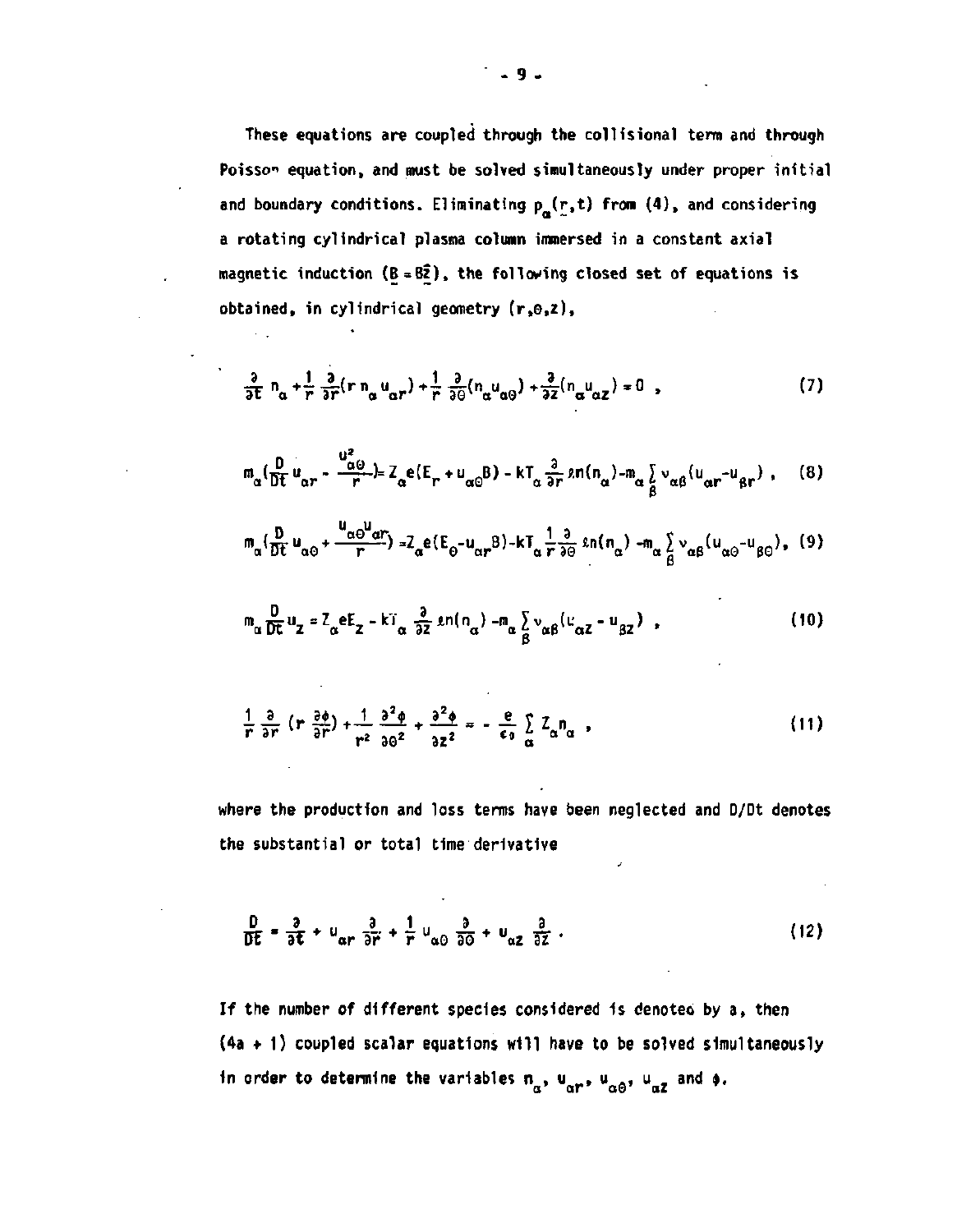**When the plasma density is relatively high and/or the internal electric potential relatively small, it becomes inconvenient to look for a numerical solution of Poisson equation, since the total charge**  density p required to produce the potential  $\phi$  becomes an extremely small fraction of the electron (or ion) charge density Z<sub>n</sub>en<sub>n</sub>. This **situation holds in the bulk part of the rotating high-density plasma**  in the vacuum-arc centrifuge, where  $n_e \sim 10^{13}$ cm<sup>-3</sup> (Geva et al., 1984), **although it may not be applicable in the plasma sheath region near the boundaries of the rotating plasma column. Thus, in the bulk part of the plasma, instead of solving Poisson equation numerically, it is appropriate to consider the plasma quasi-neutrality approximation** 

$$
\sum_{\alpha} Z_{\alpha} n_{\alpha} = 0 \quad , \tag{13}
$$

**even though there is an internal electric field.** 

**In'order to proceed further, some simplifying assumptions will be**  made. The rotating plasma column is assumed to be azimuthally symmetric, **so that all variables are independent of 0. Thus, all ©-derivatives vanish and E<sub>n</sub> = 0. Further, considering time scales appropriate to analyse the ion motion, electron inertia can be neglected. Thus, from**  (9) it is seen that  $u_{\text{or}} = 0$ . The electrons are therefore tightly coupled **to the axial magnetic field lines. For regions not too close to the source of plasma particles (cathode), it is experimentally justified**  (Geva et al., 1984) to consider the axial velocity  $u_{\alpha z}$  to be constant. In this case  $Du_{\alpha Z}/Dt = 0$ . If a longitudinal current flows in the plasma, **then**  $u_{ez} \neq u_{iz}$ , although  $u_{iz}$  can be considered to be the same for the **different ion species. Geva et al..(1984) observed a constant ion**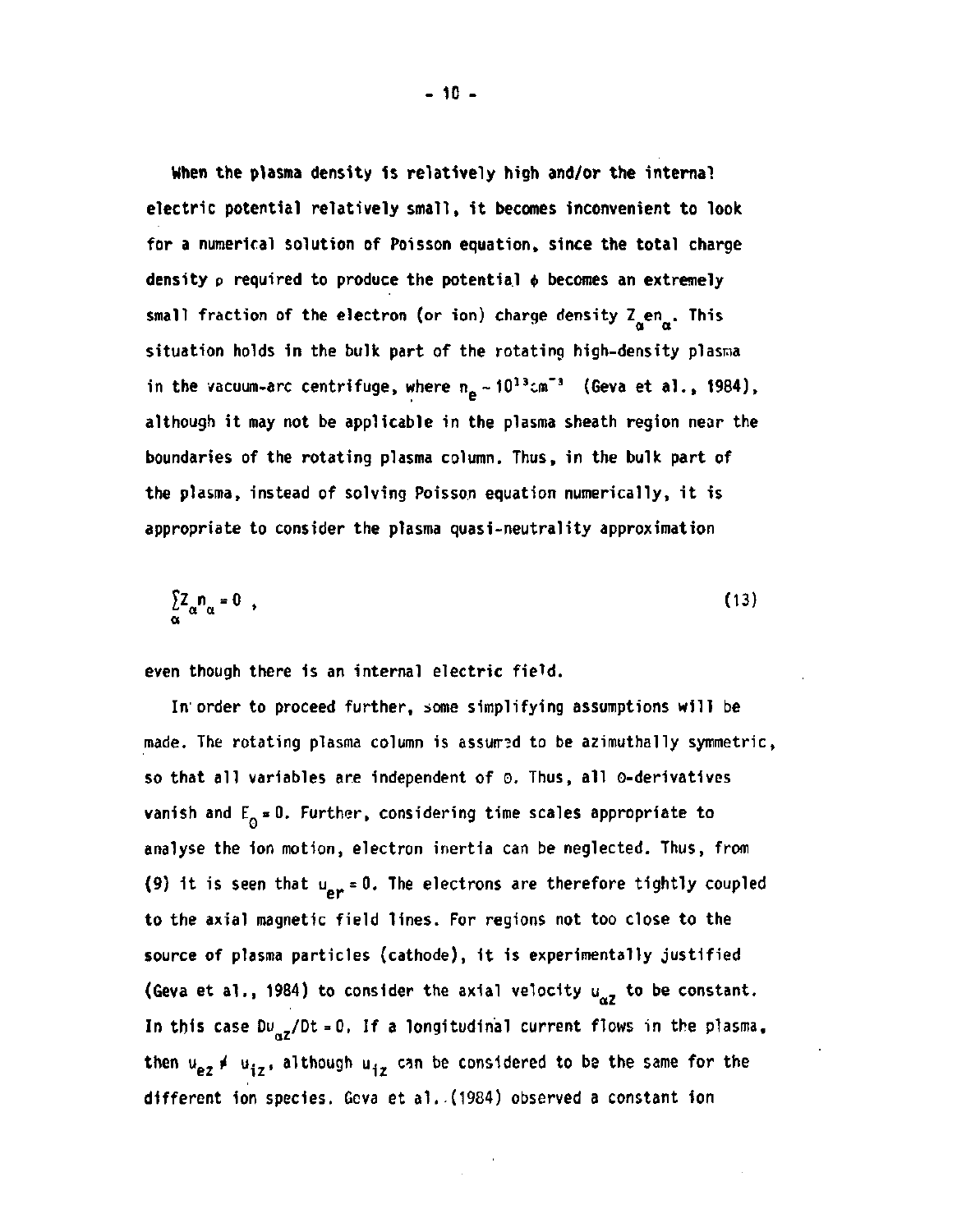axial drift velocity u<sub>iz</sub> ~10<sup>6</sup>cm/s, independent of radial and axial **location inside the plasma column, with slightly different values for • fferent types of plasmas.** 

**Furthermore, it is convenient to consider a Lagrangian reference**  frame moving at the constant axial ion velocity u<sub>iz</sub>. Thus, a substantial **time derivative is defined according to** 

$$
\frac{d}{dt} = \frac{a}{\partial t} + u_{iz} \frac{a}{\partial z} \tag{14}
$$

**In this axially moving reference frame all ion motions occur in the (r,3) plane and, consequently, all ion variables become explicit functions of only r and t. The z-dependence is intrinsically incorporated in the time-dependence seen in the moving frame and the boundary conditions**  specified at  $z = z_0$  can be viewed as initial conditions at  $t = t_0$ . Geva et al. **(1984) found that the axial electric field is of the order of 1V/m, much smaller than the radial field (of order 10<sup>3</sup>V/m), so that the number densities depend much more strongly on r than on z.** 

**With these assumptions, the set of equations (7)-(10) can be written (with u<sup>e</sup> <sup>r</sup> = 0) as** 

$$
\left(\frac{d}{dt} - \frac{J_z}{en_e} \frac{\partial}{\partial z}\right) n_e = 0
$$
 (15)

$$
\frac{d}{dt} n_1 + \frac{1}{r} \frac{\partial}{\partial r} (r n_1 u_{1r}) = 0 , \qquad (16)
$$

$$
-e(E_{\rm p} + u_{\rm ee}B) - kT_{\rm e} \frac{\partial}{\partial r} ln(n_{\rm e}) = 0,
$$
 (17)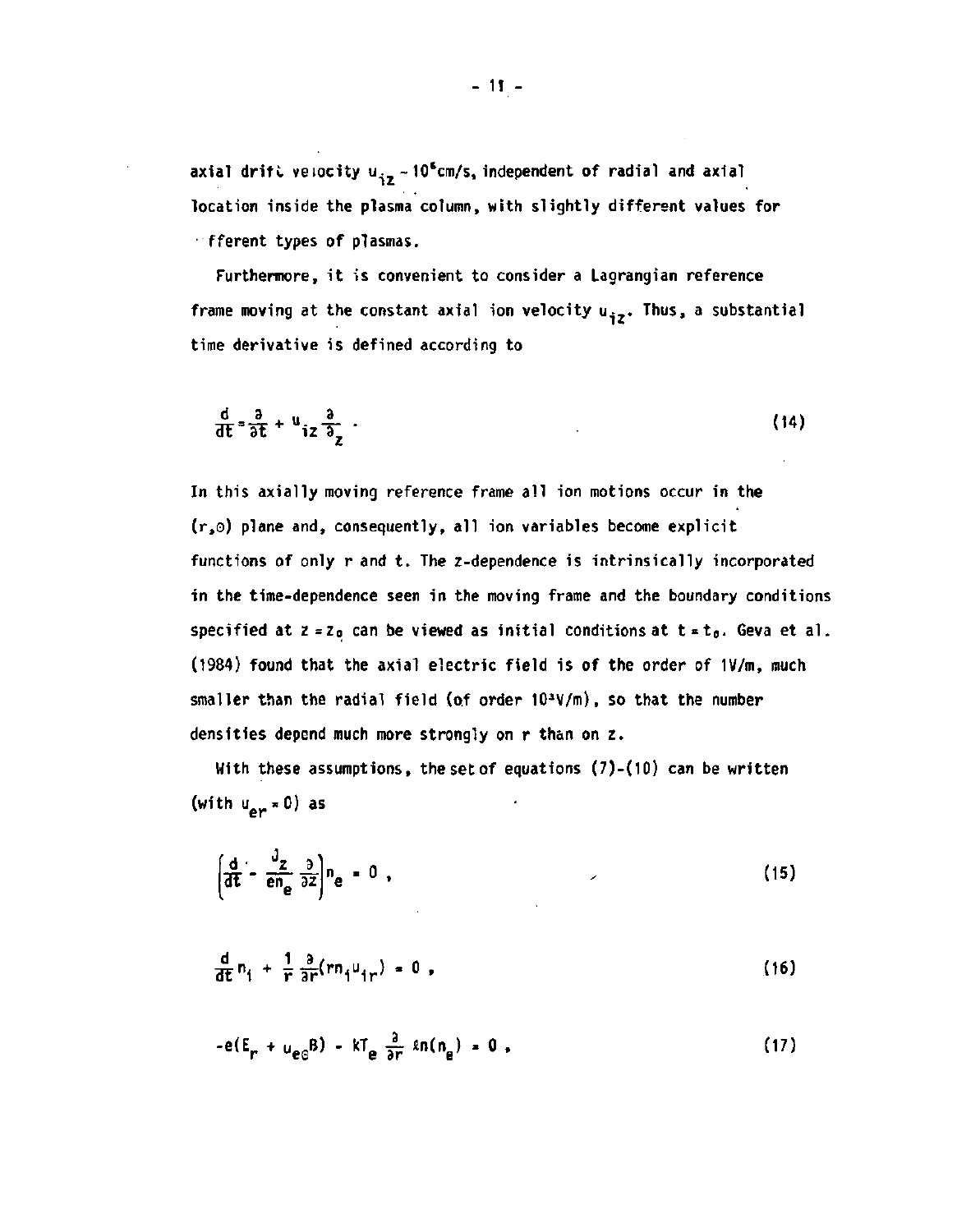$$
\frac{d}{dt} u_{ir} + u_{ir} \frac{\partial}{\partial r} u_{ir} - \frac{u_{i\theta}^2}{r} = \frac{z_i e}{m_i} (E_r + u_{i\theta}B) -
$$
\n
$$
-\frac{kT_i}{m_i} \frac{\partial}{\partial r} \sin (n_i) - \frac{\sum v_{ij} (u_{ir} - u_{jr})}{r}.
$$
\n(18)

$$
\frac{d}{dt} u_{i\theta} + u_{ir}\frac{\partial}{\partial r} u_{i\theta} + \frac{u_{i\theta}u_{ir}}{r} = \frac{z_i e}{m_i} u_{ir}B - \sum_j v_{ij} (u_{i\theta} - u_{j\theta})
$$
 (19)

$$
Z_{\alpha}eE_{\alpha} - kT_{\alpha} \frac{\partial}{\partial z} ln(n_{\alpha}) = 0 \qquad (\alpha = e, i),
$$
 (20)

**where the index a denotes electrons or ions, e denotes electrons and i** the ion species, and  $J_z = -en_a(u_a, -u_i, z)$ . If  $J_z$  vanishes, then (15) **yields a constant electron number density in the axially moving frame (dne/dt = 0). Eq. (20) is decoupled from (17)-(19) and shows that the electron and ion number densities vary longitudinally according to the Boltzmann factor,** 

$$
n_{\alpha}(r,z,t) = n_{\alpha}(r,z_0,t) \exp \left\{ -\frac{Z_{\alpha}e}{kT_{\alpha}} \left[ \phi(r,z,t) - \phi(r,z_0,t) \right] \right\} \ . \tag{21}
$$

**The original set of coupled non-linear partial differential equations (7)-(11) has now been reduced to a closed set involving the variables**  n<sub>a</sub>, u<sub>ir</sub>, u<sub>n0</sub> and  $\phi$ , with r and t as independent variables.

**From the experimentally observed axial evolution of the separation factor and plasma density radial profiles, it is seen that the plasma achieves a quasi-equilibrium at about 70cm downstream from the cathode, with a transit time which varies between 160ys to 300ps (Gevaetal., 1984).**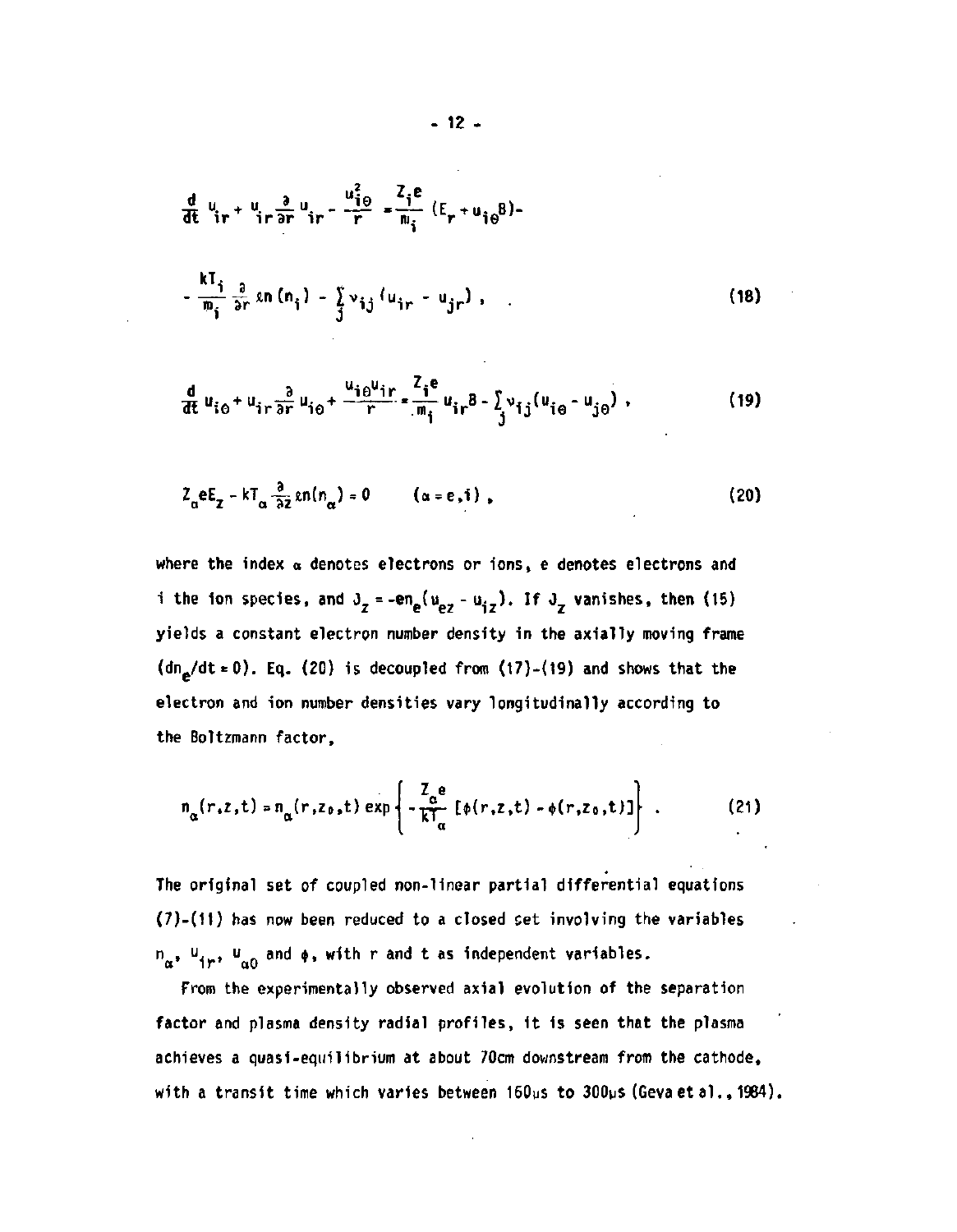**In this quasi-equilibrium region the changes with respect to z are much smaller than over comparable intervals in the region close to the cathode, and the radial velocity components are much smaller than the other ones, so that the plasma essentially rotates in the o-direction in the axially moving frame. The different ion species are expected to achieve the same rotational velocity at each radial position (u. =u. ) , as a result of ion-ion collisions. The electrons, of course, may have a higher rotational velocity than the ions, due to their negligible inertia, thus providing a confining**  $J_a \times B$  **radial force density. Also, it has been shown experimentally that the plasma rotates as a rigid body in its bulk part (except, perhaps, in the sheath region), so**  that  $u_{\alpha\beta} = \omega_{\alpha} r$ , where  $\omega_{\alpha}$  is the angular rotation frequency.

**In what follows it is considered an isothermal, multispecies, magnetized plasma column rotating as a rigid body under steady state conditions, with no axial dependence (infinitely long column), and with no boundary conditions involved. Thus, the plasma is uncoupled from the cathode, the anode mesh and the walls, so that their effects**  are not considered. In this case, (16) yields  $u_{ir} = 0$ , since there is **no spatial plasma source to allow for a non-vanishing radial plasma**  flux. Eq. (19) gives no information, since u<sub>ir</sub> = 0, whereas (18) becomes

$$
m_{\hat{i}}\omega_{\hat{i}}^2 r + Z_{\hat{i}}e(E_{\hat{r}} + \omega_{\hat{i}}rB) - kT_{\hat{i}}\frac{\partial}{\partial r}\ln(n_{\hat{i}}) = 0.
$$
 (22)

#### **4. ANALYSIS OF STEADY STATE FLUID EQUATIONS**

**A family of equilibrium solutions is obtained from (17) and (22), together with the plasma neutrality approximation (13). A parametric**  numerical analysis can be made, for example,  $\omega_{\hat{a}}$  and  $E_{\mu}(r)$  can be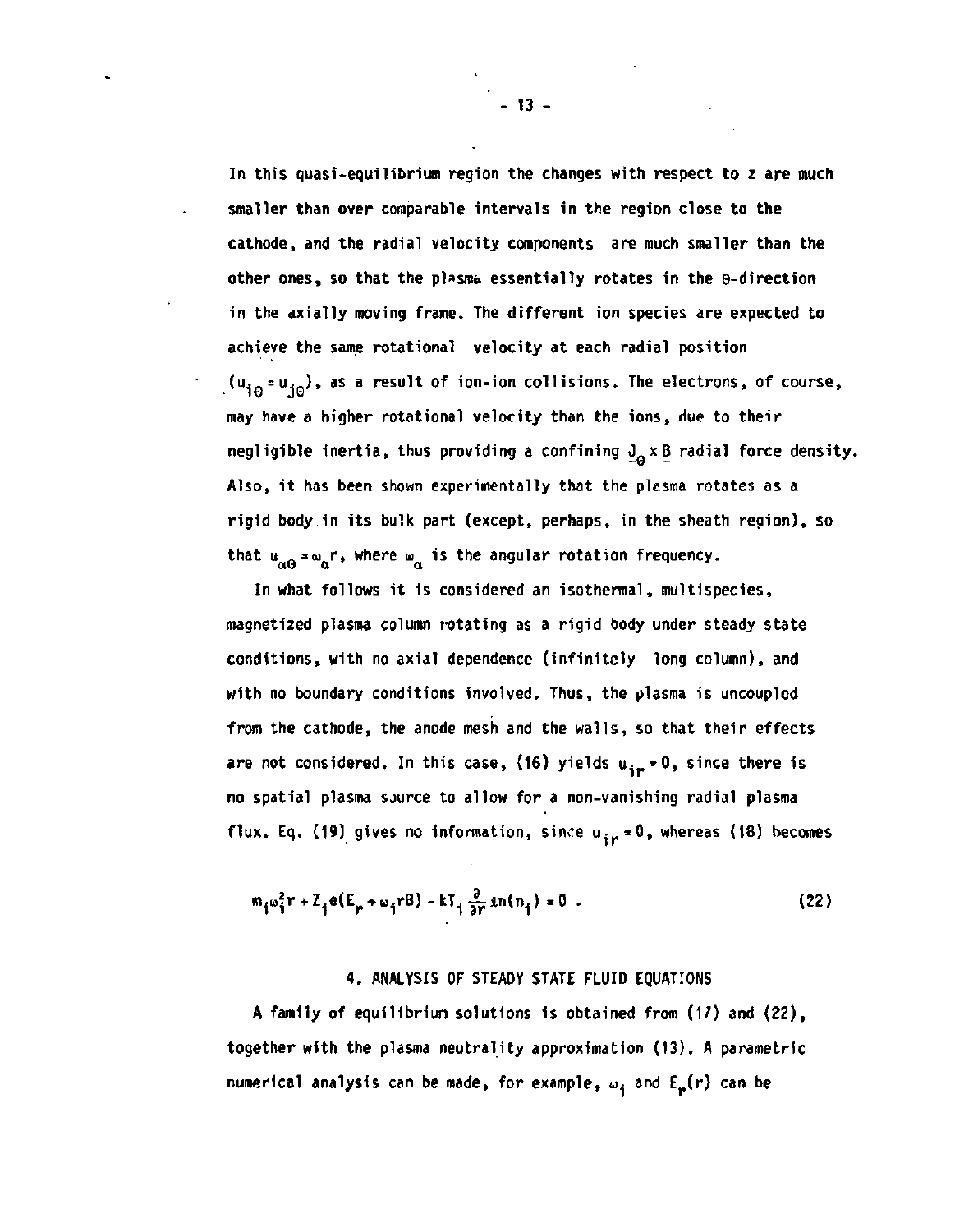specified and (22) used to determine  $n_i(r)$ , for  $i = 1,2$ . The plasma neutrality approximation then yields  $n_e(r)$ , which allows the calculation of  $\omega_{\rm e}$  from (17). From (17) and (22) explicit expressions for  $n_{\rm e}(r)$  and  $n_i(r)$  can be derived in terms of the other variables as

$$
n_{e}(r) = n_{e}(0) \exp\left(-\frac{e}{kT_{e}}\int_{0}^{r} E_{r} dr - \frac{e_{w_{e}}Br^{2}}{2kT_{e}}\right)
$$
 (23)

$$
n_{\hat{i}}(r) = n_{\hat{i}}(0) \exp\left[\frac{Z_{\hat{i}}e}{kT_{\hat{i}}}\int_{0}^{r} E_{r} dr + \frac{m_{\hat{i}}\omega_{\hat{i}}}{2kT_{\hat{i}}}\left(\omega_{\hat{i}} + \Omega_{\hat{i}}\right)r^{2}\right],
$$
 (24)

where  $n_i = Z_i eB/m_i$  denotes the ion cyclotron frequency.

Useful information can be further obtained from (17) and (22) by solving them explicitly for the angular rotational frequencies. From .,(17) it is obtained, for the electrons,

$$
\omega_{\mathbf{e}} = \frac{1}{r} \left[ -\frac{E_r}{B} - \frac{kT_{\mathbf{e}}}{eB} \frac{\partial}{\partial r} \ln(n_{\mathbf{e}}) \right],
$$
 (25)

showing that  $\omega_{\rm p}$  is due to the electromagnetic plus the diamagnetic difft velocities. Note that these drift velocities are both in the positive o-direction for E and vp pointing radially inwards. Furthermore, for a rigid rotor  $\omega_{\rm e}$  must be independent of r, so that if E<sub>r</sub> is proportional to r then  $\mathfrak{sn}(n_e)$  must be proportional to  $r^2$ , in agreement with the experimental observations of Geva et al. (1984). Therefore,

 $\xi_r(r) = E_r \hat{r} = -ar\hat{r}$  (a > 0), (26)

$$
\phi(r) - \phi(0) = ar^2/2 \tag{27}
$$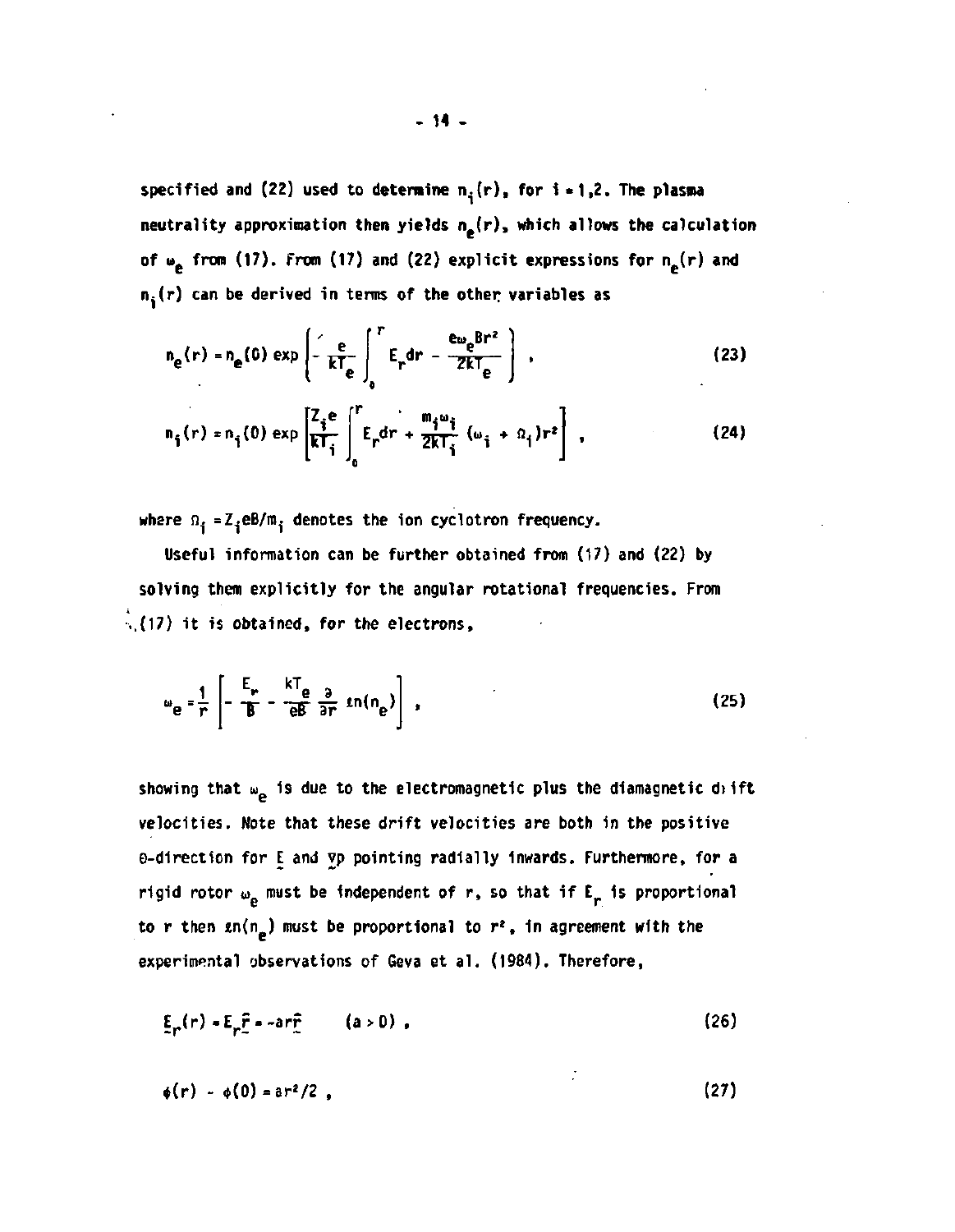$$
n_e(r) = n_e(0) \exp(-\beta_e r^2) \tag{28}
$$

**where a and B<sub>p</sub> are constants, so that E<sub>p</sub> varies linearly with radius, 4>(r) shows a parabolic radial dependence and n (r) has a Gaussian**  radial distribution across the column, with  $\beta_{\bf p}$  given by

$$
\beta_{\mathbf{e}} = \frac{\mathbf{e}}{2kT_{\mathbf{e}}} \left( \omega_{\mathbf{e}} \mathbf{B} - \mathbf{a} \right) \tag{29}
$$

Note that, since  $a > 0$ , the condition  $\omega_{\mathbf{e}} > a/8$ , or equivalently, **u<sub>e</sub>**<sup>2</sup> - E<sub>r</sub>/B, must be satisfied for confinement.Otherwise,  $\partial n_e / \partial_r \ge 0$ . **Thus, the electron rotation must be larger than the electromagnetic drift rotation velocity.** 

**Eq. (22) can be solved explicitly for the ion rotation frequency, yielding** 

$$
\omega_{\mathbf{i}} = \frac{1}{2} \Omega_{\mathbf{c}\mathbf{i}} \left[ -1 \pm \left[ 1 - \frac{4E_{\mathbf{r}}/B}{\Omega_{\mathbf{c}\mathbf{i}} \mathbf{r}} + \frac{4kT_{\mathbf{i}}}{m_{\mathbf{i}} \Omega_{\mathbf{c}\mathbf{i}}^2 \mathbf{r}} \frac{\partial}{\partial r} k \ln \left( n_{\mathbf{i}} \right) \right]^{1/2} \right] \tag{30}
$$

This result also shows that for rigid body rotation (constant  $u_i$ )  $E_{\mu}$ can be chosen proportional to r and  $tn(n_i)$  proportional to  $r^2$ , **according to the experimental observations of Geva et al. (1984). Thus n.j(r) also has a Gaussian radial distribution** 

$$
n_1(r) * n_1(0) exp(-\beta_1 r^2)
$$
 (32)

**with the constant e, given by**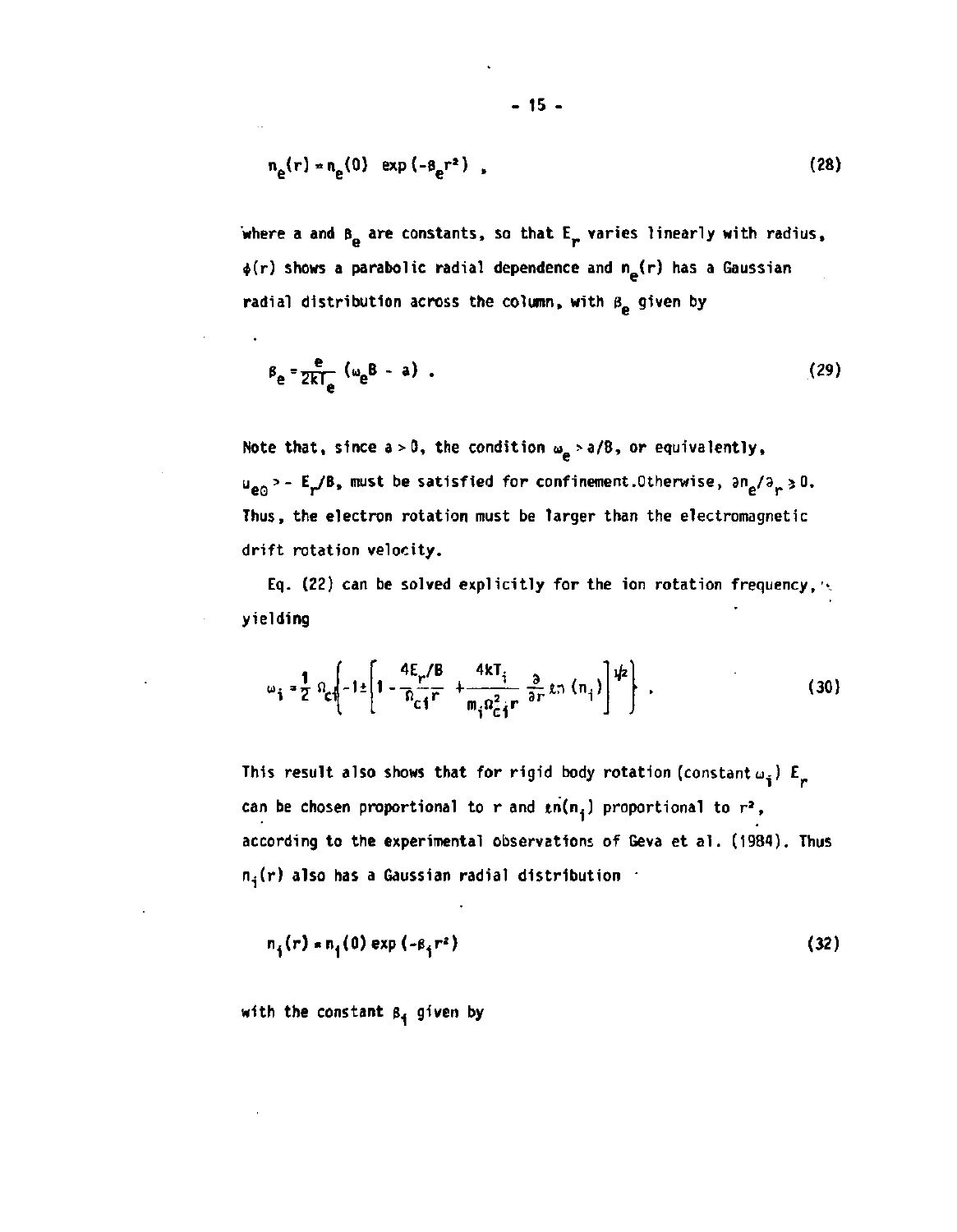$$
\beta_{\mathbf{i}} = \frac{Z_{\mathbf{i}}e}{2kT_{\mathbf{i}}} \left[ a - \omega_{\mathbf{i}}B(1 + \frac{\omega_{\mathbf{i}}}{R_{\mathbf{c}\mathbf{i}}} ) \right] . \tag{32}
$$

For confinement ( $3n_i/3r < 0$ ), the condition  $\beta_i > 0$  must hold, which **corresponds to** 

$$
u_{i\theta} < -\frac{E_r/B}{(1+\omega_i/\Omega_{ci})} \tag{33}
$$

**Thus, the ions rotate at a velocity which is smaller than the electromagnetic drift velocity, for confinement. It should be also noted, from (30), that the diamagnetic drift velocity for the ions is opposite to the electromagnetic drift velocity, considering E and vp pointing radially inwards. This differential rotation velocity between electrons**  and ions provides the  $J_{\alpha} \times B$  confining radial force density.

**Eq. (30) also shows the existence of two families of solutions for w.j, having w. either positive or negative. Experimentally it is observed that the ions rotate in the positive 0-direction, for B pointing along z. This is expected on physical grounds because as soon as the plasma is generated at the cathode and expands into the magnetized vacuum chamber, the electrons tend to remain tied to the magnetic field lines,**  (since  $v_{\text{eq}}/\Omega_{\text{eq}} \ll 1$ ), so that their transverse motion is inhibited due **to the negligibly small electron inertia, whereas the ions tend to diffuse across the field lines, thus generating a transverse polarization electric field, due to charge separation, which points radially inward. This electric field, crossed with the axial magnetic field, induces the plasma rotation in the positive e-direction. It must be noted that the**  solutions with negative  $\omega_{\frac{1}{2}}$  imply in a strongly diamagnetic equilibrium,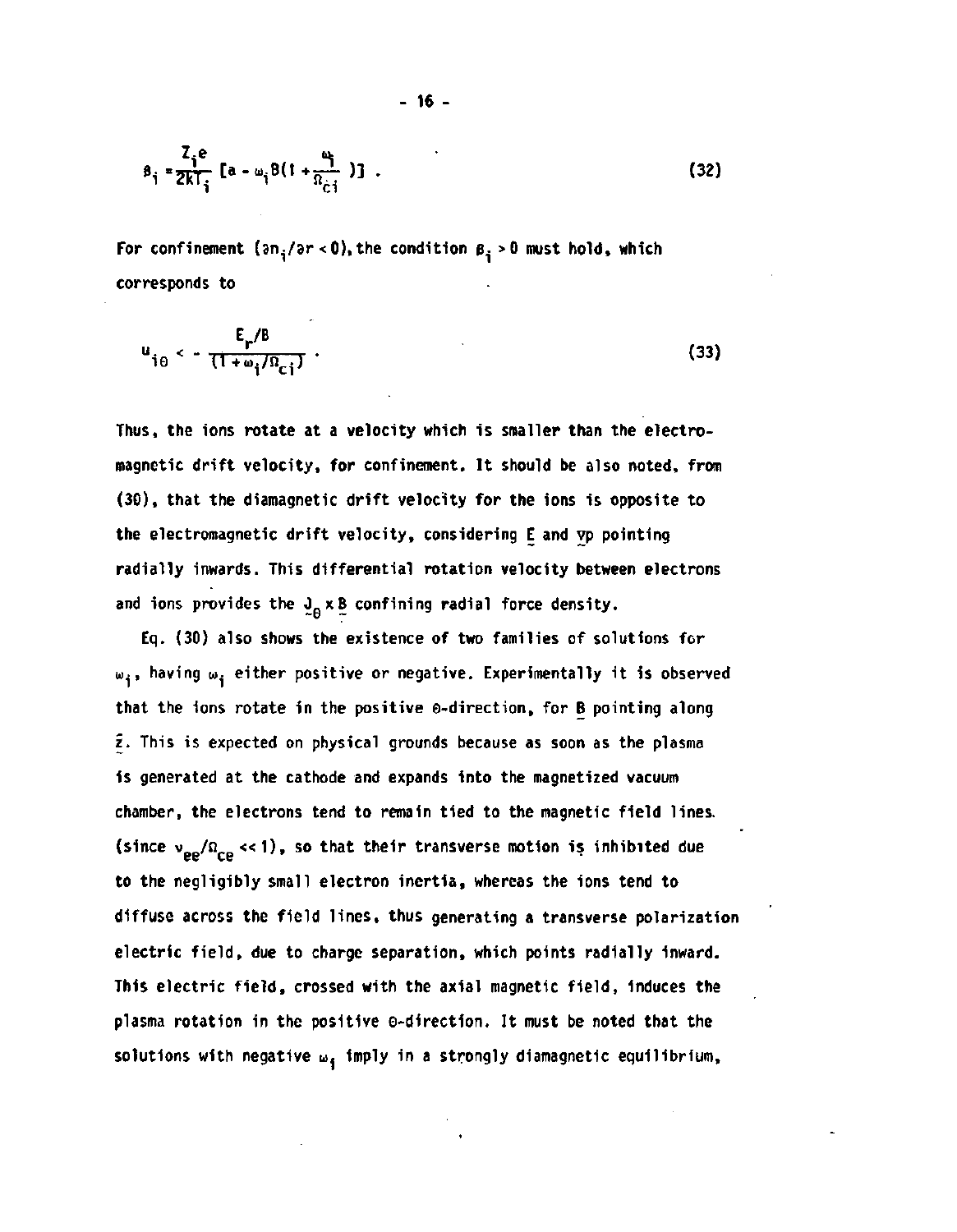**with a large azimuthal current density and greatly compressed plasma column. When the diamagnetic drift exceeds the Ex B drift, the ions rotate in the negative ©-direction, whereas the electrons rotate at more than twice the Ex B drift velocity in the positive e-direction.**  Thus, the family of solutions with negative  $\omega_i$  will not be considered **here, since it is not relevant to the experimentally observed plasma .behavior in a vacuum-arc centrifuge.** 

**The family of solutions with the plus sign in (30) also has a branch**  in which  $\mathbf{u}_i$  is still negative. Eq..(30), with the plus sign, can be **rewritten as** 

$$
\omega_{i} = \frac{1}{2} \Omega_{ci} (-1 + D)^{i/2} , \qquad (34)
$$

**where D denotes the discriminant** 

$$
D = 1 - \frac{4E_r/B}{\Omega_{ci}r} + \frac{4kT_i}{m_i \Omega_{ci}^2 r} \frac{\partial}{\partial r} ln (n_i)
$$
 (35)

Real solutions require  $D \ge 0$ , whereas for positive  $\omega_{\vec{1}}$  it is required **D**<sub>2</sub>1. Therefore, for positive  $\mathbf{u}_i$ , the following condition is obtained **from (35)** 

$$
n_{\hat{i}}(r) \ge n_{\hat{i}}(0) \exp\left\{-\frac{Z_i e}{kT_{\hat{i}}}\left[\phi(r) - \phi(0)\right]\right\} \tag{36}
$$

**The equal sign corresponds to the limit of no-rotation, so that this**  result can also be obtained from (22) taking  $u_{ir} = 0$ . Eq. (36) shows **that for each electric potential radial curve there corresponds a**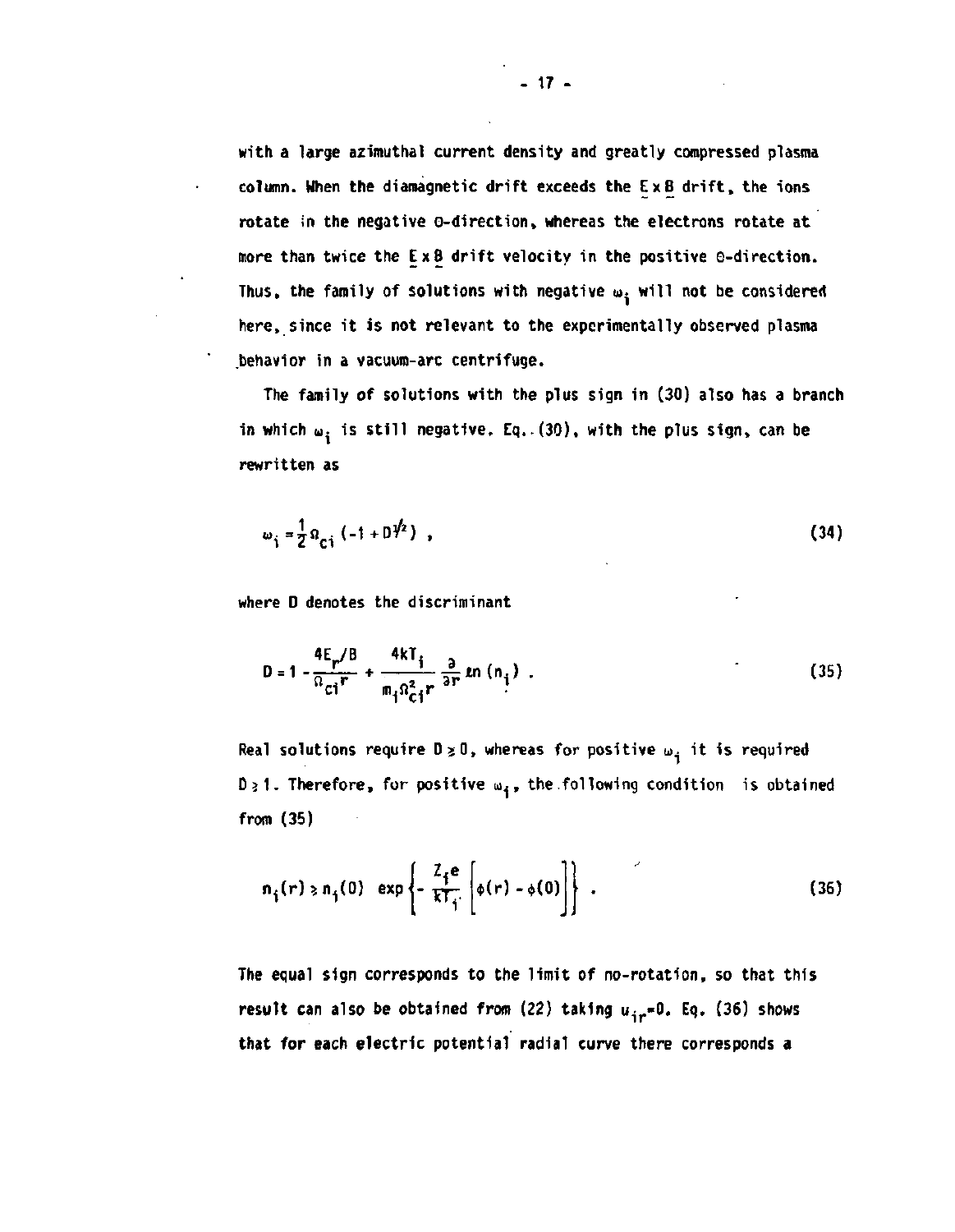**minimum Gaussian density radial distribution which gives the no-rotation**  limit. The parametric curves for all positive values of w<sub>i</sub> must yield **Gaussian radial density distributions which lie above this lower limiting Gaussian curve. Furthermore, for confined plasmas**  $(\beta_i > 0)$ **,** the upper limit given in (33) for  $\omega_{\mathbf{i}}$  must be observed. The value of **u». corresponding to p. = 0 (uniform plasma with vanishing radial pressure gradient) can be obtained from (30) or (33) as** 

 $\mathbf{I}$ 

$$
\omega_{\mathbf{i}} = \frac{1}{2} \Omega_{\hat{C}\hat{\mathbf{i}}} \left[ -1 + \left[ 1 - \frac{4E_r/8}{\Omega_{\hat{C}\hat{\mathbf{i}}}r} \right]^{1/2} \right] \tag{37}
$$

If  $|E_r|/B<\Omega_{\rm ci} r/4$ , then the square root term in (37) can be expanded in **a Taylor series with the result that, to lowest order, the upper limit**  of  $\omega_i$  is given by the  $E \times B$  angular rotation velocity  $(\omega_i = a/B)$ .

**For purposes of element or isotope separation [analysis.it](http://analysis.it) is**  appropriate to define a separation factor  $a_p(r)$  between any two ion **species as** 

$$
\alpha_0 = \frac{n_i(r)/n_j(r)}{n_i(0)/n_j(0)}
$$
 (38)

**For a rigid rotor equilibrium with the ion densities given by (24), the separation factor becomes** 

$$
\alpha_0(r) = \exp\left\{\frac{r^2}{2k} \left[ e\left(\frac{Z_1}{T_1} - \frac{Z_1}{T_3}\right) (\omega \beta - a) + \omega^2 \left(\frac{m_1}{T_1} - \frac{m_1}{T_3}\right) \right] \right\} \quad , \tag{39}
$$

where  $\omega = \omega_j = \omega_j$ . If both ions have the same temperature  $(T_j = T_j)$  and the same charge  $(\frac{z}{i} = \frac{z}{j})$ , then (39) reduces to the usual expression for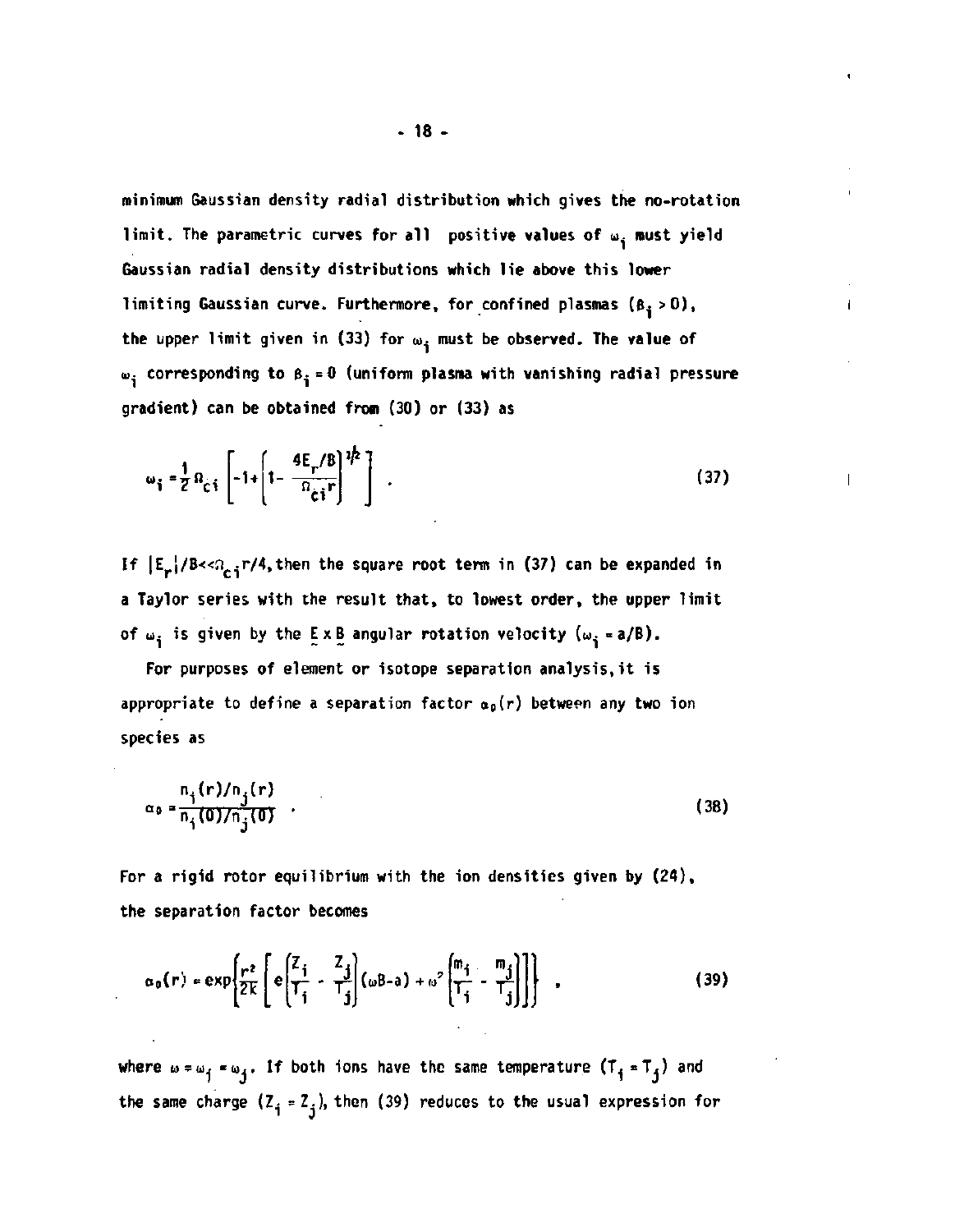**the separation factor of a gaseous centrifuge. In general, a modified separation factor a(r) can be defined as** 

$$
\alpha(r) = \frac{\left[n_{j}(r)\right]^{1/2} i / \left[n_{j}(r)\right]^{1/2} j}{\left[n_{j}(0)\right]^{1/2} i / \left[n_{j}(0)\right]^{1/2} j} = \exp\left[\left(\frac{m_{j}}{Z_{j}} - \frac{m_{j}}{Z_{j}}\right) \frac{\omega^{2} r^{2}}{2kT}\right].
$$
 (40)

**In this way, the radial potential difference across the column is conveniently eliminated.** 

**As a final remark in this analysis, it is to be noted that an approximation is involved when using the rigid rotor assumption together with the plasma neutrality condition. This approximation is reasonable as long as the Gaussian density radial distributions for the ions do not differ significantly from one another, so that their sum is still approximately Guassian.** 

## **5. RESULTS AND DISCUSSION**

**A parametric analysis is carried out for the steady state equilibrium of a multispecies, fully ionized, rotating plasma composed of ions of Ni and Cu, whose atomic weights are 58.70 and 63.55, respectively. The numerical results presented and discussed in this section are for a 50% Ni and 50% Cu plasma mixture, although any other type of fully ionized plasma could have been considered, including an isotopic mixture of the same element for purposes of isotope separation analysis. Results are presented for singly ionized and for triply ionized ions, since Geva et al. (1984) found a mean charge <Z> =3 for both Ni and Cu. Various strengths of the magnetic field are considered in order to investigate the effect of the magnetic field on the plasma parameters and separation factor. Values used for the part::1e number densities**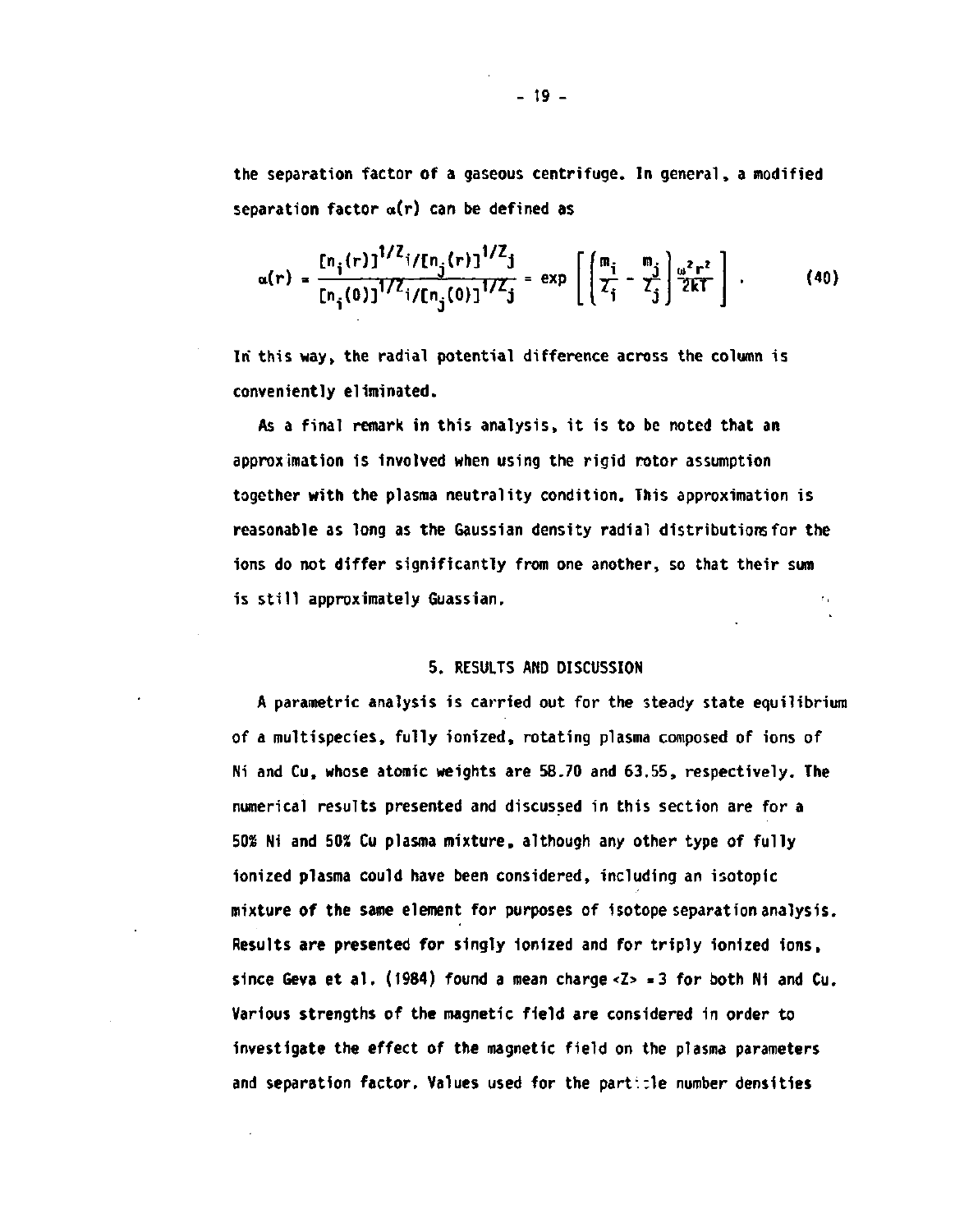at the column axis are  $n_1$  =  $n_2$  =  $10^{13}$ cm<sup>-3</sup> and  $n_p$  =  $2 \times 10^{13}$ cm<sup>-3</sup> (for singly ionized ions) or n<sub>a</sub> = 6 x 10<sup>13</sup>cm<sup>-3</sup> (for triply ionized ions), which are **typical experimental values according to Geva et al. (1984). The electron and ion temperatures are assumed to be the same and equal to 10"K. The limiting radial distance is taken as R0 = 10cm and the electric potential differences are specified between the column axis (r = 0) and**   $R_0$ , i.e,  $\Delta \phi = \phi(0) - \phi(R_0)$ , where  $\phi(r)$  has a parabolic dependence **according to (27). Thus, A\* is always negative.** 

**A family of equilibrium solutions, obtained from (22), (17) and (13), is presented in Figure 2, showing the radial distribution of the**  heaviest ion (Cu) number density for various values of w<sub>i</sub> (in units **of 10>,Hz) as parameter and for various values of A\$ , considering**   $B = 0.2T$  and  $Z<sub>i</sub> = 1$ . Important points to be noted in this figure are: **(a) the full width at half maximum (FWHM) normalized radius of the**  Gaussian density radia<sup>\*</sup> distribution, in the no-rotation limit  $(\omega_{\phi}=0)$ , decreases with increasing  $\Delta\phi$ ; (b)  $\omega_j$  increases with  $\Delta\phi$  and with the **FWHM;** (c) the permissible range of values of  $\omega_i$  considering a FWHM **normalized radius between 0.2 and 0.3, say, for each value of A\$, decreases sharply with increasing A\$ . Although A\$ has been specified**  between  $r \ne 0$  and  $r = R_0 = 10 \text{cm}$ , for purposes of comparison with **experimental results, the electric potential difference to be considered should be taken between the column axis (r = 0) and the radial distance in which the plasma density is still significant, i.e. just before the plasma sheath region.** 

**The radial number density distribution of the lightest ion (N1) is not shown here. However, the radial dependence of the separation factor, defined according to (38), is presented in Figure 3, with**  $\omega_i$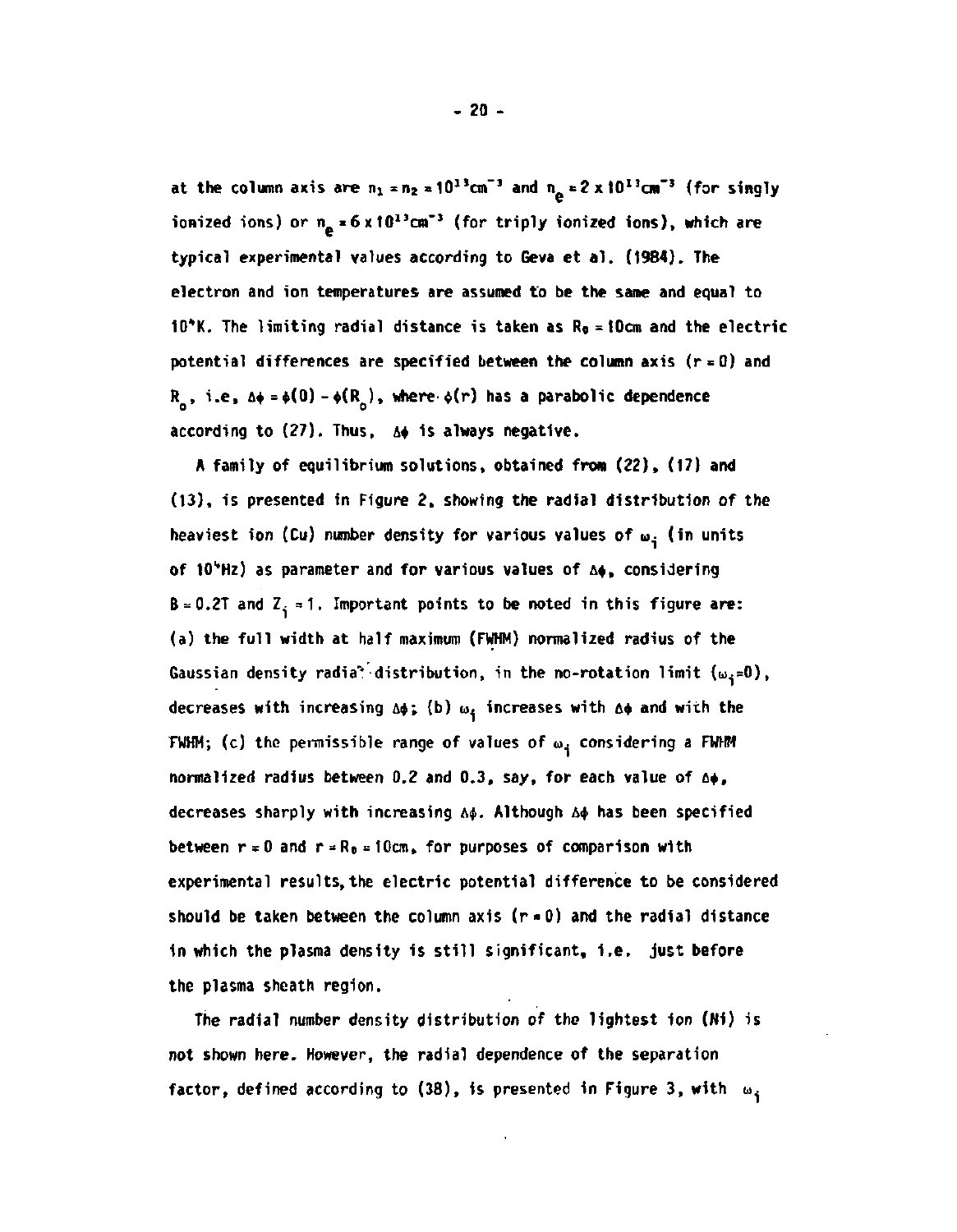in units of 10<sup>\*</sup>Hz) as parameter. It must be noted that  $a_0(r)$ increases sharply with  $\omega_i$  and r. The sum of the values of  $n_i(r)$ **(for i** = 1,2), at each radial position, gives  $n_e(r)$ , according to (13).

**It is of interest to compare the ion angular rotation frequencies presented in Figure 2 with the corresponding ion cyclotron frequencies Z.eB/m., and electromagnetic Ex B angular rotation frequencies,**   $|E_r|/r$ B. For most cases  $\omega_i$  is usually less than  $E_{ci}$ , but it may exceed **n<sub>ci</sub> for sufficiently large values of Δφ, since ω<sub>i</sub> increases with Δφ for a given B field and FWHM. On the other hand, for a confined plasma**  (an<sub>i</sub>/ar <0),  $\omega_i$  is always smaller than  $|E_r|/rB$ , as discussed previously. For  $\omega_{\mathbf{i}} = |E_{\mathbf{r}}|$ /rB the radial ion pressure gradient is positive. However, for **values of the FWHM normalized radius greater than, say, 0.2 and for**  relatively large values of  $\Delta\phi$ , the effect of the diamagnetic drift becomes small, so that  $\omega_i$  may get very close to the electromagnetic drift  $(\omega_i \in |E_{\boldsymbol{r}}|/rB)$ .

**The results shown in Figure 2 can be presented in a more compact**  manner without explicitly showing the radial dependence of  $n_i(r)$ . The **variables involved are**  $\omega_i$ **,**  $\Delta\phi$  **and the FWHM for**  $n_z(r)$ **, where the radial** dependences are linear for  $u_i(r)$ , parabolic for  $\phi(r)$  and Gaussian for  $n_j(r)$ . Thus, Figure 4 shows  $\omega_j$  versus  $\Delta\phi$ , with the FWHM normalized **radius as parameter, corresponding to'the results presented in Figure 2. The most important feature is the sharp decrease in the range- of allowed equilibrium values of w,, as &<\> increases, considering a given range of values for the FWHM. The arrows along the abscissa indicate the corresponding asymptotic value for each parametric curve. Thus, fixing one value of the FWHM, its corresponding parametric curve**  indicates how  $\omega_{\mathbf{i}}$  and  $\Lambda\phi$  must vary according to equilibrium conditions. **Alternatively, choosing any reasonable values for two of these parameters, the other one is uniquely determined.**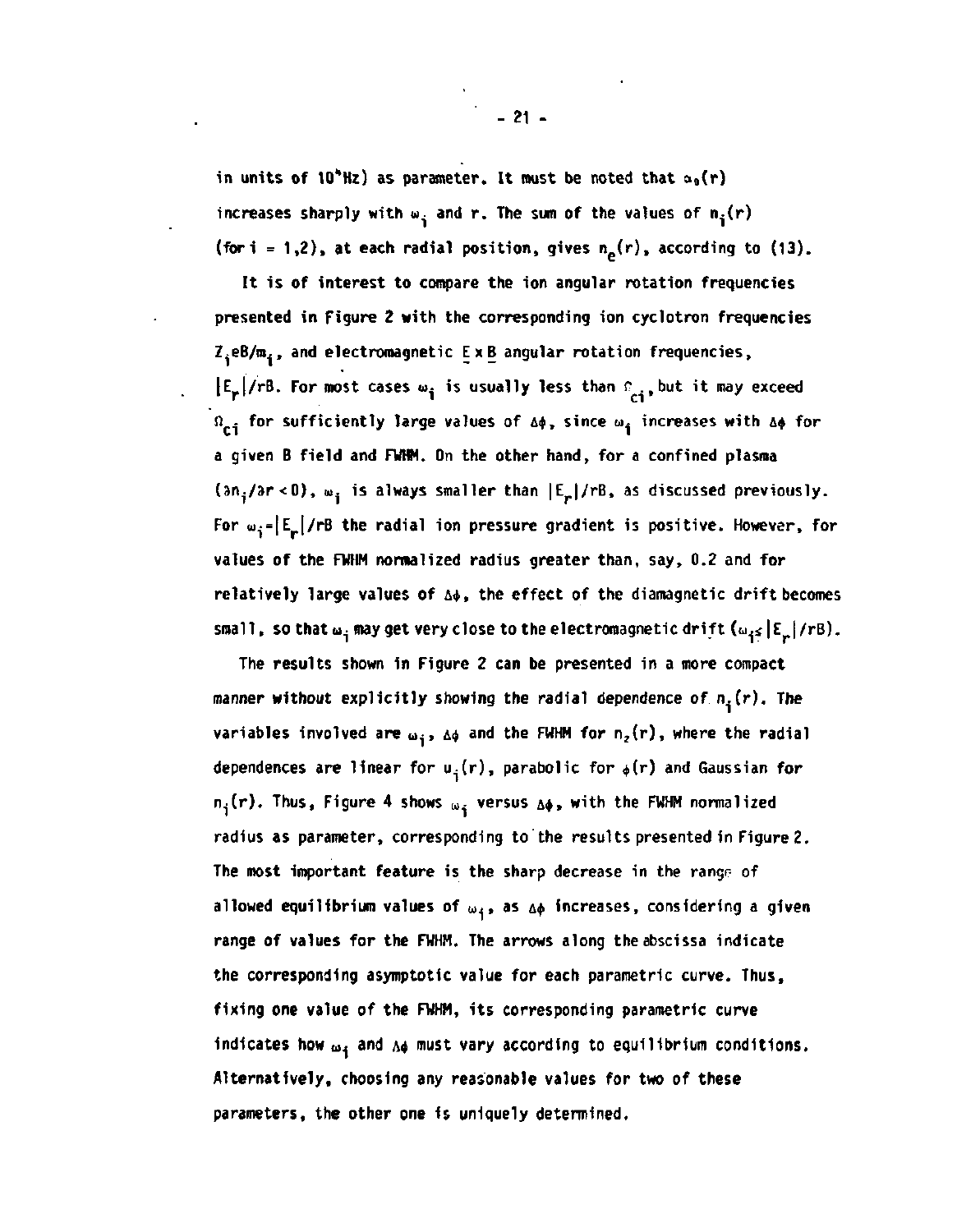**Another variable which is uniquely determined once any two of the**  parameters  $\omega_{\textbf{i}}$ , A+ and FWHM are kept fixed, is  $\omega_{\textbf{e}}$ , as can be seen from (17), since n<sub>e</sub>(r) is determined by charge neutrality. For illustration **purposes, it is presented in Figure 5 the FWHM normalized radius for**   $n_z(r)$  (full lines) and  $\omega_a$  (dashed lines) as a function of  $\Delta\phi$ , in the **limit of no ion rotation**  $(\omega_{\mathbf{i}} = 0)$ , for several values of B and Z<sub>i</sub> as **parameters. Note that the lines for the FWHM are independent of B. It is**  seen that the FMHM decreases with  $\Delta\phi$ , whereas  $\omega_{\mathbf{p}}$  increases with  $\Delta\phi$ , but decreases with B. Also, the FWHM decreases as  $\omega_{\mathbf{e}}$  increases, since for  $\omega_i = 0$  the radial confining force on the plasma is due to the azimuthal **u- =0 the radial confining force on the plasma is due to the azimuthal** 

Four principal variables are therefore involved in order to picture the steady state behavior of the rotating plasma column, which are  $\omega_{\frac{1}{2}}$ ,  $\theta_{\rm s, \omega_{\rm e}}$ ,  $\Delta \phi$  and the FWHM for  $\textsf{n}_\textsf{z}(\textsf{r})$ . The relationship between these four **variables** under equilibrium conditions is illustrated in Figure 6, where it is shown  $\omega_i$  as a function of  $\omega_{\mathbf{a}}$ , with both  $\Delta\phi$  and the FWHM **where it is shown Wi as a function of u> . with both A\* and the FWHM**   $\frac{1}{2}$  pur unic ter  $\frac{1}{2}$  for  $\frac{1}{2}$ along the abscissa indicate the asymptotic values corresponding to each parametric curve for  $\Delta \phi$ . The dashed straight line is the 45<sup>0</sup> slope line, for which  $\omega_{\mathbf{i}} = \omega_{\mathbf{e}}$ . The dashed curve in the region where  $\omega_{\mathbf{i}} > \omega_{\mathbf{e}}$  indicates the situation in which  $\omega_i = |E_{\mu}| / rB$ . Note that, since  $m_2 > m_1$  (where the indices 1 and 2 denote Ni and Cu, respectively), when the conditions are such that the FWHM for n<sub>2</sub> tends to infinity (constant density for Cu);  $n_1(r)$  still shows a negative radial gradient. For a higher value of  $\omega_i$  such that  $n_1$  becomes radially uniform,  $n_2(r)$  will already show a positive radial gradient. The allowed values of the various variables for a confined plasma are located in the region where  $\omega_{\mathbf{e}} > \omega_{\mathbf{i}}$ .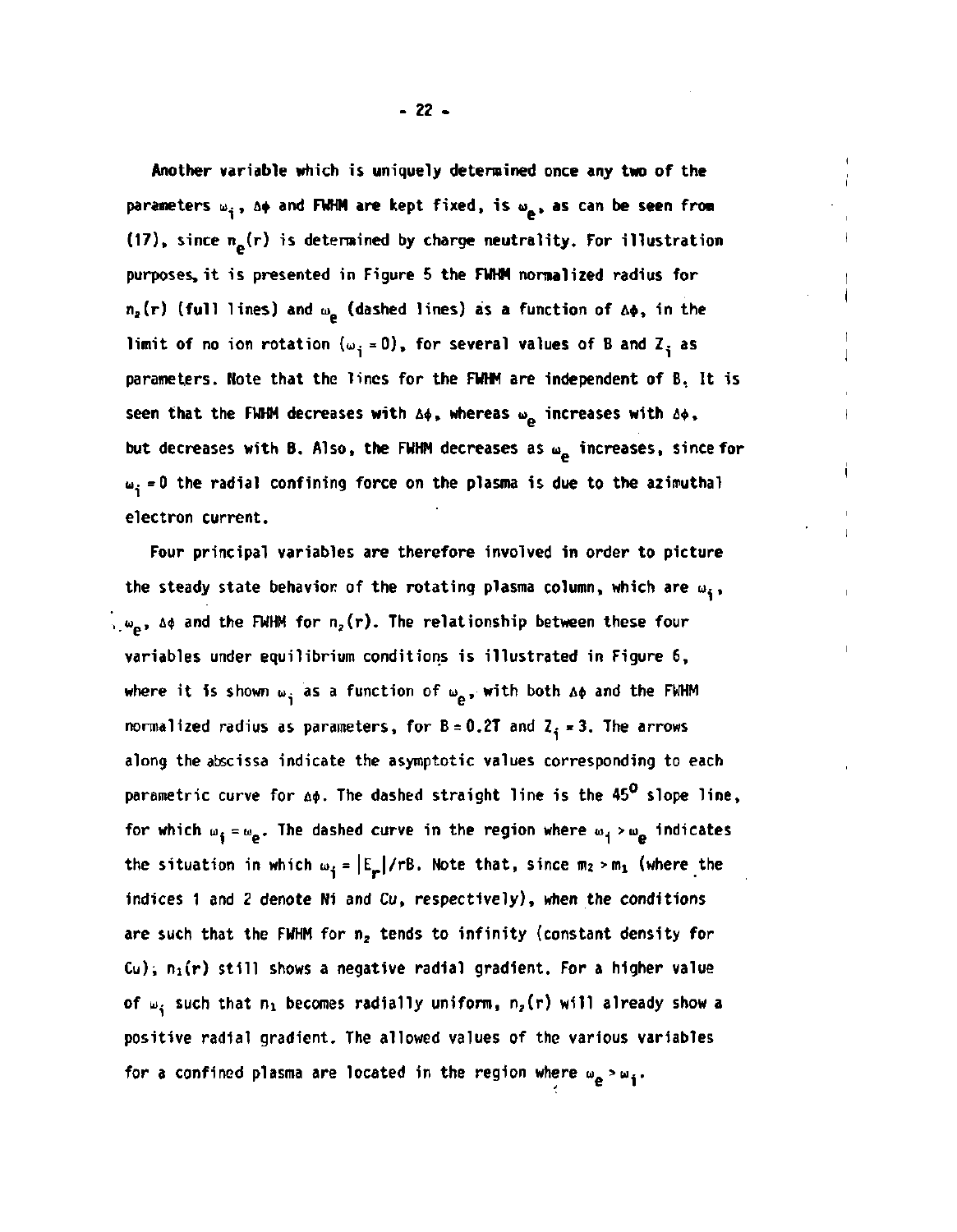**Experimentally observed values of the FWHM normalized radius are around 0.25 (Geva et al., 1984), so that the FWHM parametric curves labeled 0.2 and 0.3 presumably limits the region where the experimentally observed points should be located, under equilibrium conditions. For**  relatively large values of  $\Delta\phi$  this region becomes extremely small. **Comparing with Figure 2, it is seen that the increase in the value of Z. reduces the FWHM in the limit of no-rotation and increases slightly**  the  $\omega_i$  **values, for a given**  $\Delta\phi$ **, the effect being more pronounced for** large values of  $\Delta\phi$ . For example, considering  $\Delta\phi = -100V$  and a FWHM **normalized radius of 0.25, Figure 2 yields**  $\omega_0 = 7 \times 10^4$  **rad/s, whereas** Figure 6 yields  $w_i = 9 \times 10^4$  rad/s. In both cases  $w_p \ge 10^5$  rad/s.

**A plot similar to the one in Figure 6 is shown in Figure 7 for the**  case in which  $B = 1.0T$  and  $Z_5 = 3$ , in order to show the dependence of  $\frac{1}{2}$ **the various equilibrium variables on the magnetic field. It is seen**  that smaller  $\omega_4$  values are obtained as B increases, for the same **values of**  $\Delta\phi$  **and FWHM. For example, considering**  $\Delta\phi = -100V$  **and a FWHM normalized radius of 0.25, it is obtained w. =2 x 10"rad/s from Figure 7. Comparing Figures 6 and 7, it is seen that the FWHM in the no-rotation limit does not change with B, as it depends only on the**  pressure gradient and the radial dependence of  $\phi(r)$ . It should be noted that the sharp decrease in  $\omega_4$  as B increases, seen when **comparing Figures 6 and 7, does not necessarily mean, in a practical**  situation, that  $\omega_4$  decreases as B is increased, since experimentally (Geva et al., 1984) it is observed that  $\Delta\phi$  varies with B and it **depends also on other parameters such as the geometry and nature of**  the produced plasma. Therefore, the dependence of  $\Delta\phi$  on B should be **determined experimentally for each type of pias a being analysed,**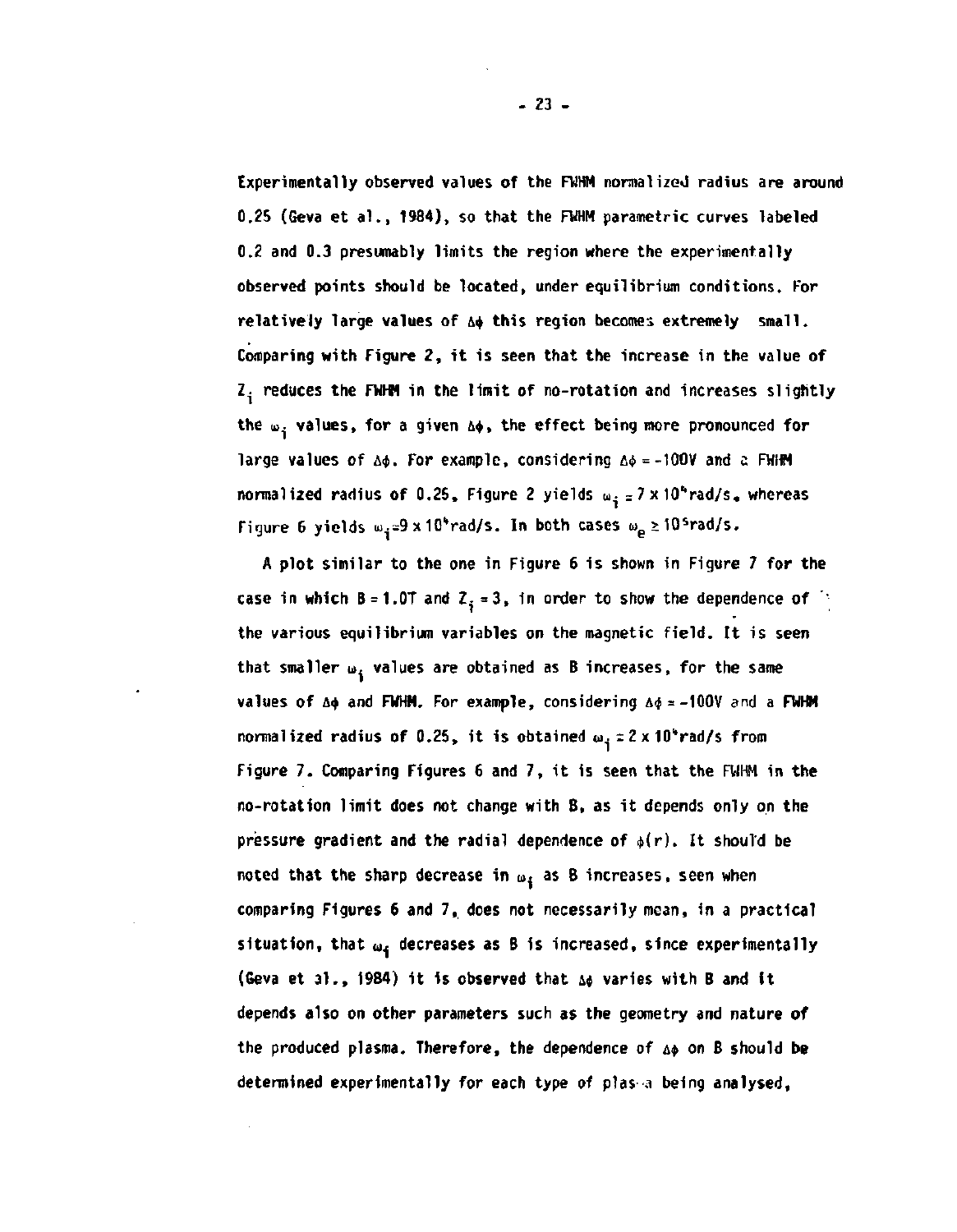in order to select the B value which maximizes  $\mathbf{w}_i$ .

**Measurements made by Geva et al. (1934) for a Ni-Cu plasma,at about 90cm downstream from the cathode, showed a Gaussian radial ion density distribution with a FWHM radius of 2.5cm,a parabolic radial dependence for \$(r) inside the plasma with a potential drop of about 8V between**   $r = 0$  and  $r = 3cm$  (which extrapolates to  $\Delta \phi = 89V$  at  $r = 10cm$ ), and **w<sub>i</sub>** = 7.9 x 10 rad/s, for B = 0.13T and < Z<sub>i</sub> > = 3 (Figure 11 of Geva et al., **1984). These experimental results are in good agreement with the theoretical predictions for steady state equilibrium conditions, presented in Figure 6, considering the uncertainties and approximations involved.** 

Figure 8 illustrates explicitly the dependence of  $\omega_{\textbf{i}}$  on B for several **values of**  $\Delta\phi$ **, considering Z**<sub>i</sub> = 3. The parametric curves indicate the **corresponding values of the FWHM normalized radius and the number within parenthesis refers to the limiting value of the FWHM when w. goes to zero. Note that the region limited by the lines corresponding to a FWHM normalized radius between 0.2 and 0.3, say, decreases sharply**  as  $\Delta\phi$  increases and tends to just one single line for sufficiently large values of  $\Delta\phi$ .Hence, in this case,  $\omega_i$  is uniquely determined for specified values of  $\Delta\phi$  and B. It must be stressed that this inverse dependence of  $\omega_i$  with B is valid for a constant value of  $\Delta \phi$ . However, **as mentioned before, the experimentally observed values of A\$ depend on B as well as on other plasma characteristics, so that the**  dependence of  $\mathbf{u}_4$  on B in a practical situation is not that straigthforward. For each experimental situation a relationship between  $\Delta\phi$  and **B must be determined first, in order to find how w, varies with B (and A\*) - This is an important aspect to be investigated in order to**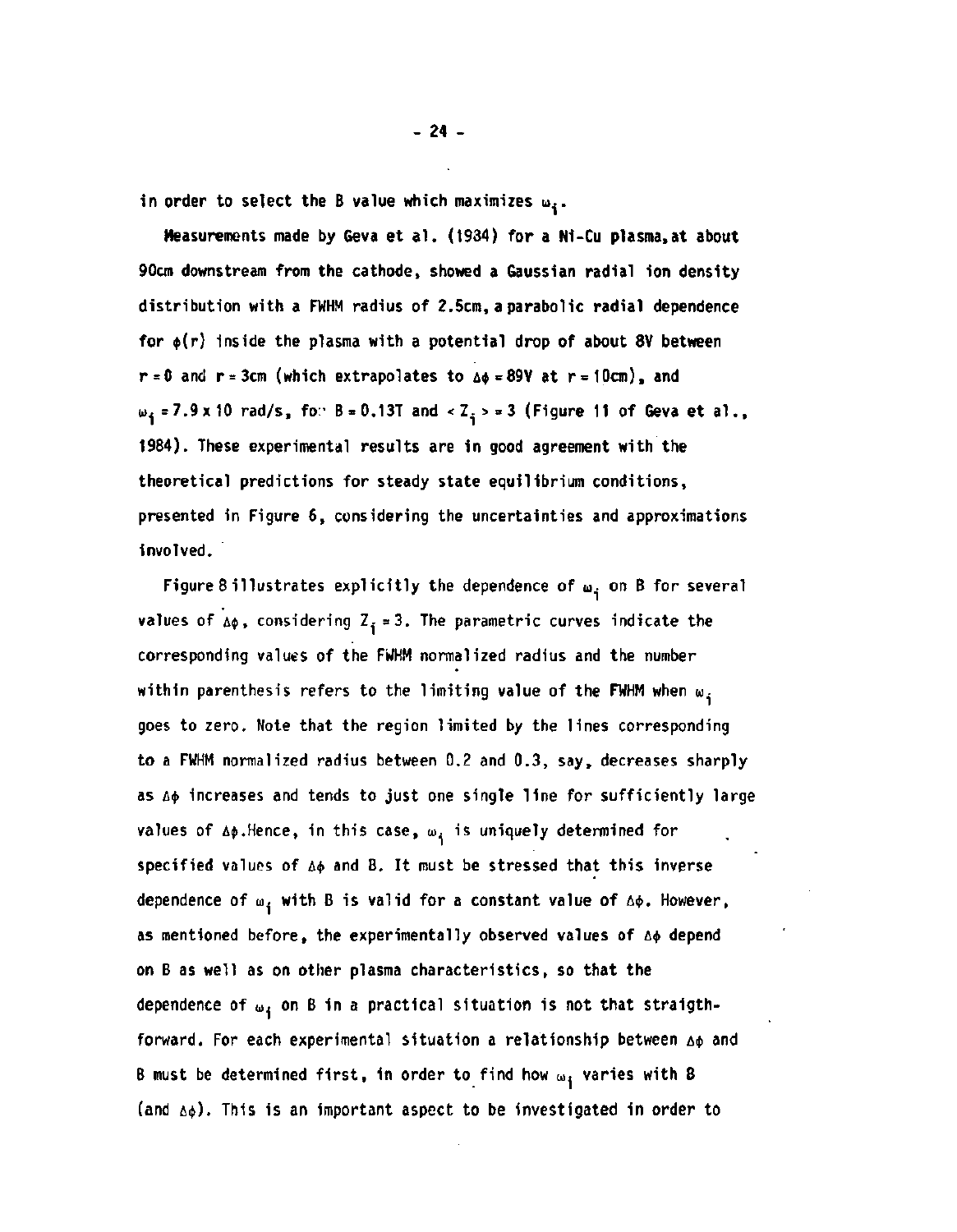**derive scaling laws for plasma centrifuges, since there must be a**  certain value of B, for a given plasma, which maximizes w<sub>i</sub> and there**fore the separation factor.** 

**Finally, for the purpose of element and isotope separation analysis, once the ion rotation frequency has been determined, it is shown in**  Figure 9 the dependence of  $\alpha_0$  on the mass difference  $\Delta m$  (in atomic **mass units) between any two ion species, with**  $\omega_i$  **(in units of 10°Hz) as parameter, at a normalized radial distance r/R<sup>0</sup> =0.5. The importance**  of achieving large values of  $\omega_i$  is clearly evident from this plot, if **large values of a0 are to be obtained.** 

# **6. SUMMARY AND CONCLUSIONS**

**A multiple species fluid model for a fully ionized, magnetized plasma under rotation has been described, which includes electromagnetic, pressure gradient, centrifugal and collisional forces, in cylindrical geometry. A detailed numerical analysis is presented for the steady state behavior of a fully ionized rotating plasma column in a vacuum-arc centrifuge and the parametric dependence of the various plasma variables is established considering a Ni-Cu plasma. A family of theoretically possible equilibrium configurations is obtained for various combinations of centrifugal, pressure gradient and electromagnetic forces. It is shown that the ion rotation frequency, and therefore the separation factor, increase with the radial electric potential difference (for a given magnetic induction), but decrease as the magnetic induction increases (for a given radial electric potential difference). The theoretical results show that, essentially,**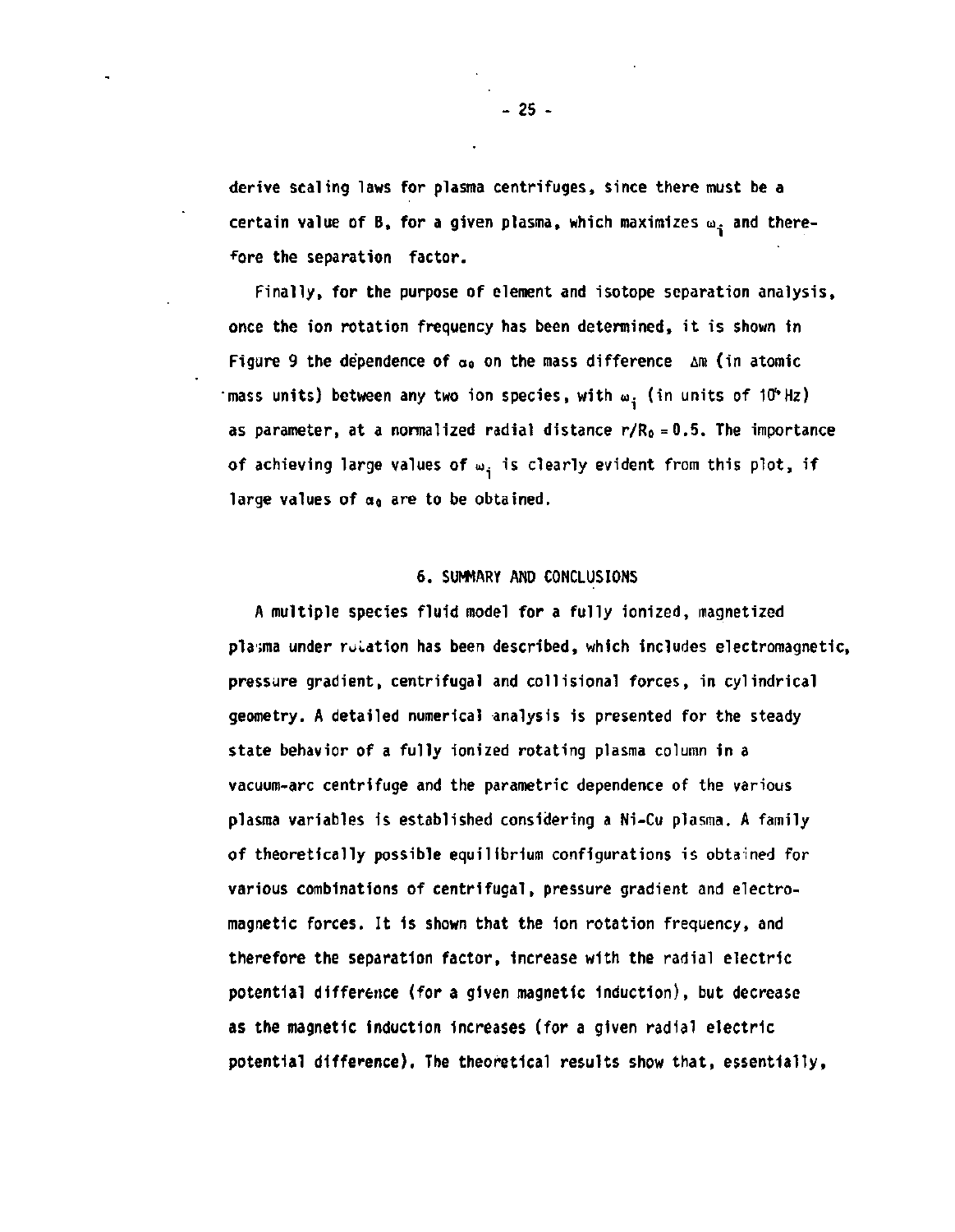**the electron angular rotation frequency is larger than, and the ion angular rotation frequency smaller than the Ex B angular rotation frequency, the difference being dependent on the FWHM radius of the Gaussian radial density distribution. Since the ion rotation frequency approaches the upper limiting velocity for confinement (which is slightly less than the Ex B drift velocity) as the inward radial pressure gradient decreases, it seems convenient to produce a plasma column with a small radial pressure gradient and therefore with a large FWHM radius, in order to achieve higher rotational velocities. This situation also gives a larger plasma density at the outer radii than otherwise, thus increasing the quantity of enriched plasma. Also,**  experimental observations have shown that  $\Delta\phi$  and  $B_{\frac{1}{2}}$  depend on one **another, and this relationship depends further on the plasma characteristics and geometry. Therefore, it is important to**  experimentally determine the relationship between  $A\phi$  and  $B_{\chi}$ , for **each situation under investigation in a vacuum-arc centrifuge, with a view to estaDlishing scaling laws for such centrifuges. An appropriate**  value of B<sub>2</sub> can then be selected in order to maximize the ion rotation **velocity and the separation factor. The FWHM radius of the ion density radial distribution is another factor which affects the ion rotation velocity and it seems that the cathode geometry, the divergence of the magnetic field lines near the cathode target and the distance of the anode mesh to the target may play an important role in determining the column radial dimensions. Further experiments and analysis are therefore suggested in order to optimize the vacuum-arc centrifuge parameters and for development of such devices into practical isotope separators.**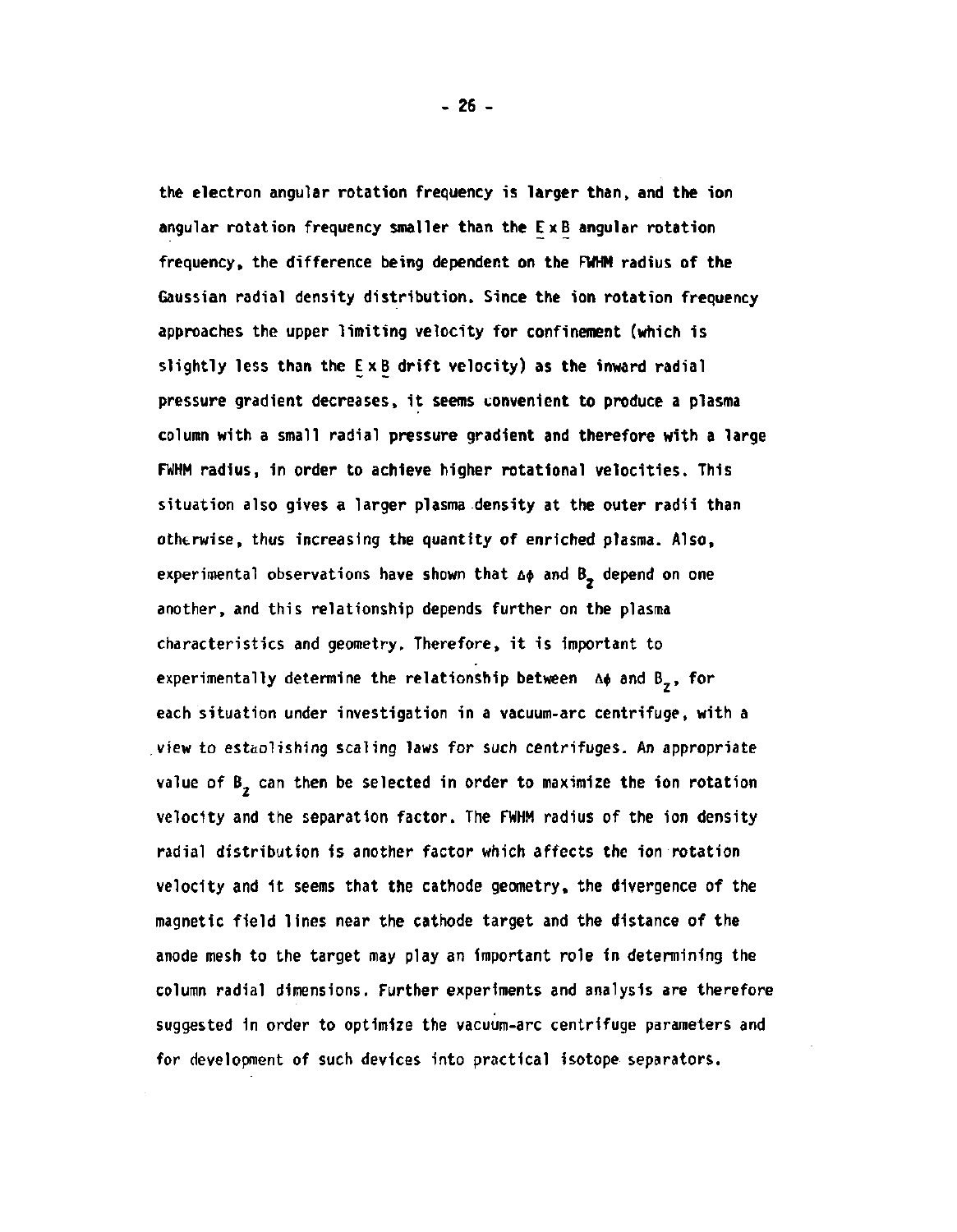**The results of the steady state analysis presented here are in good agreement with experimental findings f jr the plasma behavior in a vacuum-arc centrifuge, as the plasma column reaches an asymptotic, quasi-steady behavior at about 70cm downstream from the cathode. A time-dependent analysis can shed some light on how this quasi-equilibrium in attained within a few ion rotation orbits about the column axis.** 

٠ķ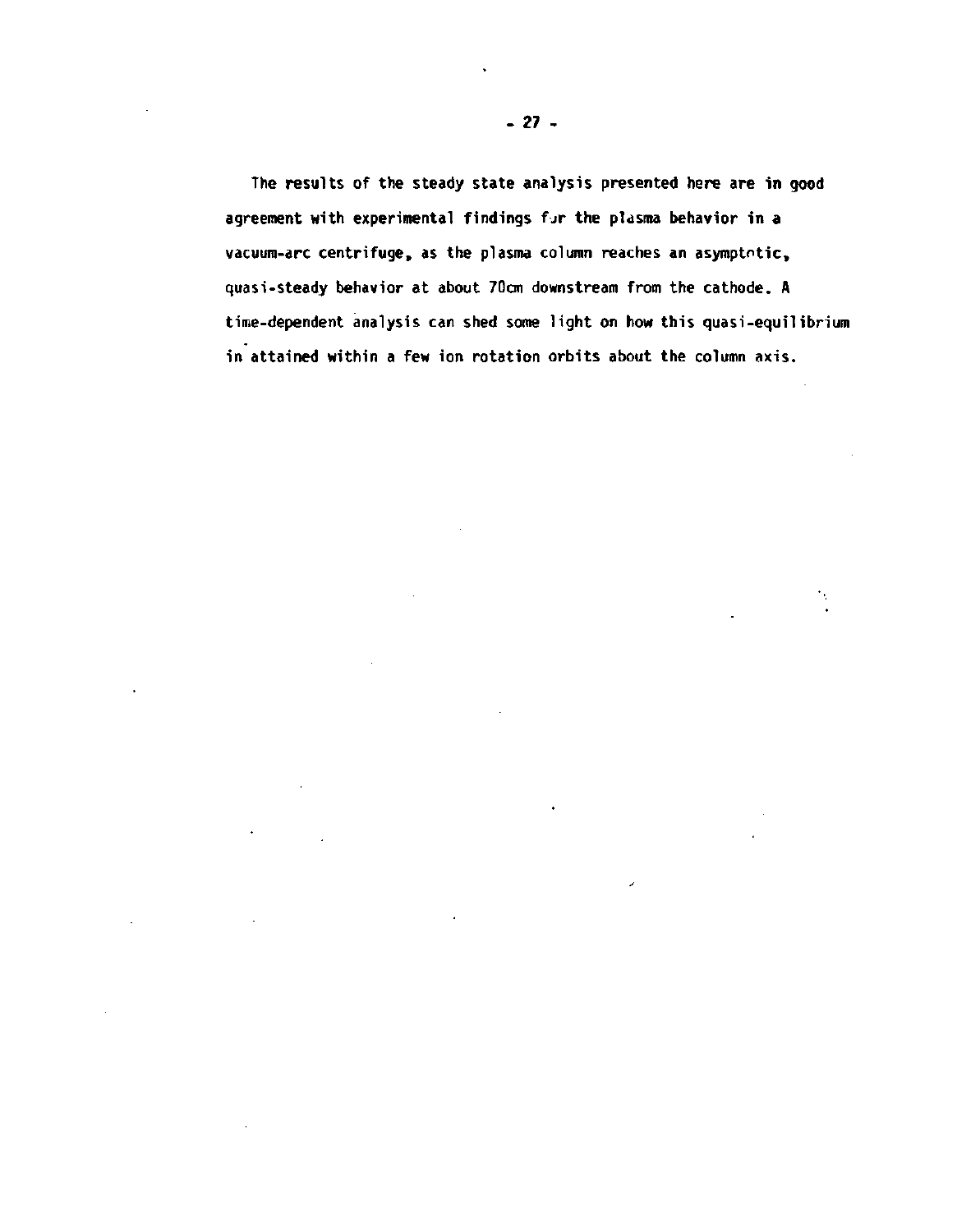# REFERENCES

- ALFVEN, H. (1960) Rev. Mod. Phys. 32, **710.**
- BONNEVIER, B. (1971) Plasma Phys. 13, 763.
- BONNEVIER, B. (1966) Arkiv Fysik 33, 255
- BRAND, G.F.; JAMES, B.W. and WALSH, C.J. (1979) J. Phys. D 12, 1495.
- FAHLESON, U.V. (1961) Phys. Fluids 4, 123.
- GEVA, M.; KRISHNAN, M. and HIRSHFIELD, J.L. **(1984)** J. **Appl.** Phys. 56, 1398.
- GEVA, M.; KRISHNAN, M. and HIRSFIELD, J.L (1981) Nucl.Instrum.Meth. 186, 183.
- HELLER, H. and SIMON, M. (1974) Phys. Lett. 50A, 139.
- JAMES, B.W. and SIMPSON, S.W. (1978) Plasma Phys. 20, 759.
- JAMES, B.W. and SIMPSON, S.W. (1974) Phys. Lett. 46A, 347.
- KANEKO, 0.; SASAKI, S. and KAWASHIMA, M. (1978) Plasma Phys. 20, 1167.
- KRISHNAN, M.; GEVA, M. and HIRSHFIELD,- J.L. (1983) Phys. Fluids 26, 2676.
- KRISHNAN, M.; GEVA, M. and HIRSHFIELD, J.L. (1981) Phys. Rev. Lett. 46,1.
- LEHNERT, B. (1971) Nucl. Fusion 11, 485.
- LEHNERT, B (1960) Rev. Mod. Phys. 32, 1012.
- MCKENZIE, J.F. and VARMA, R.K, (1981) J. Plasma Phys. 25, 491.
- PRASAD, R.R. and KRISHNAN, M. (1986) Rev. Sci. Instrum. 57, 74.
- SLEPIAN, J. (1955) J. Appl. Phys. 26, 1283.
- SOCKOL, P.M. (1968) Phys. Fluids 11, 637.
- WIJNAKKER, M.M.B. and GRANNEMAN, E.H.A. (1980) Z. Naturforsch 35A, 883.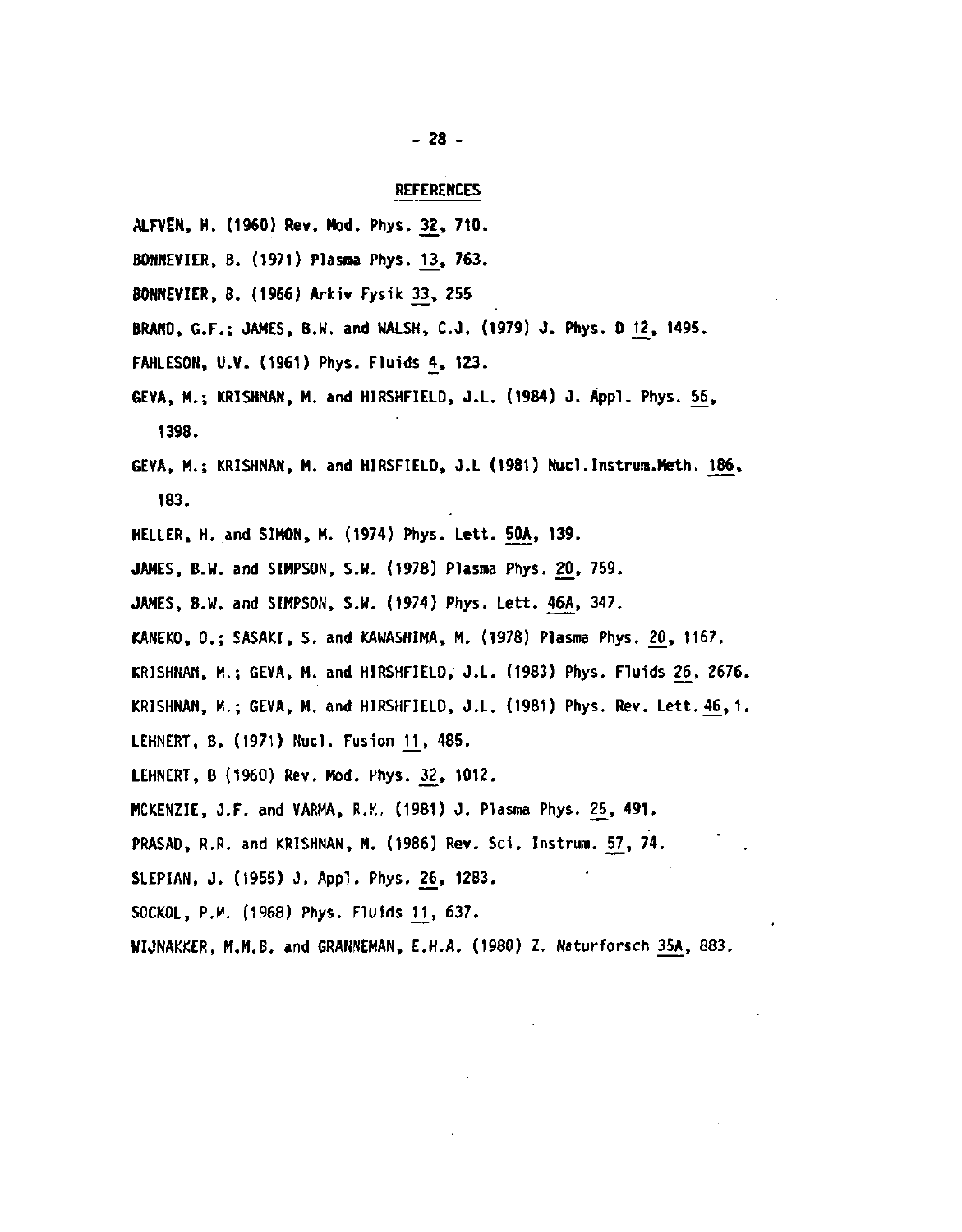#### **FIGURE CAPTIONS**

- **1 Schematic representation of the rotating plasma in the (r,o) plane showing the relative orientations of the electric and magnetic fields, the particle azimuthal rotation velocities and the azimuthal current density.**
- **2 Radial number density distribution of the heaviest ion (Cu)**  for various values of the electric potential difference A<sub>\$</sub> **between the column axis and the R0 = 10cra radial distance, with the ion rotation frequency w.(in units of 10<sup>H</sup>Hz) as**  parameter, for  $B = 0.2T$  and  $Z_i = 1$ .
- **3 Radial dependence of the separation factor a0 for the Ni-Cu plasma mixture (for which Am = 4.85amu), with the ion rotation**  frequency  $\omega_i$  (in units of 10<sup>\*</sup>Hz) as parameter.
- Fig.  $4$  Ion rotation frequency  $\omega_i$  as a function of the electric **potential difference A\$ between the column axis and the Ro=10cm radial distance, with the full width at half maximum (FWHM) normalized radius r/R0 as parameter, for B = 0.2T and**   $Z_1 = 1.$
- **5 Full width at half maximum (FWWI) normalized radius r/R<sup>0</sup> (full lines) and electron rotation frequency u. (dashed lines)**  as a function of the electric potential difference  $\Delta\phi$  between **the column axis and the R0 \* 10cm radial distance, in the limit of no ion rotation (** $\omega_4 = 0$ **)**, with the magnetic induction **B and the ionization state I, as parameters.**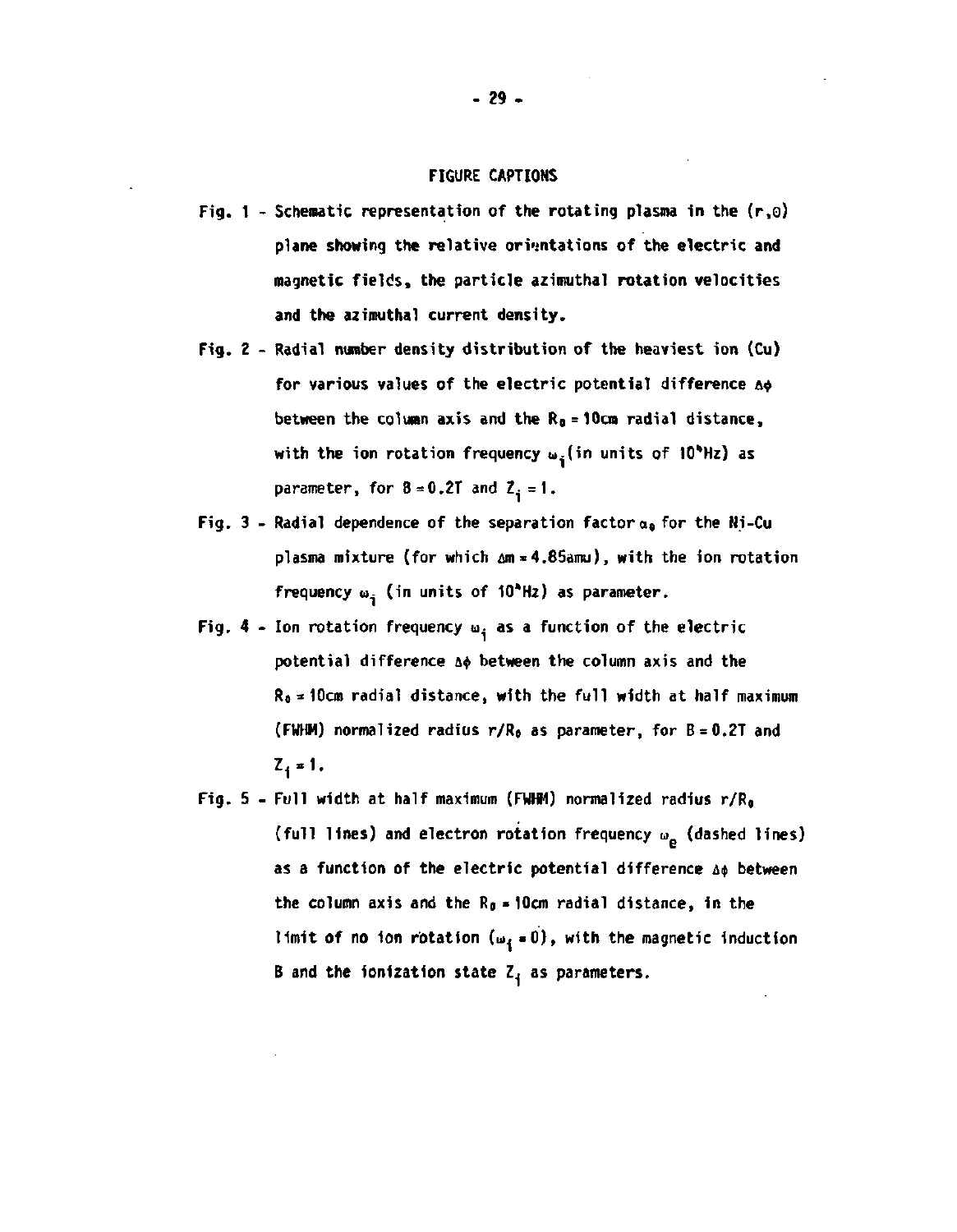- Fig.  $6 -$  Ion rotation frequency  $\omega_3$  as a function of the electron **rotation frequency a, having as parameters the full width at half maximum (FWHM) normalized radius r/R0 and the electric potential difference At between the column axis and the**   $R_0 = 10$ cm radial distance, for  $B = 0.2T$  and  $Z_i = 3$ .
- Fig. 7 Same as in Fig. 6, but for  $B = 1.0T$  and  $Z^2 = 3$ .
- Fig. 8 Dependence of the ion rotation frequency  $\omega_{\textbf{i}}$  on the magnetic induction B, with the full width at half maximum (FWHM) **normalized radius r/R0 as parameter, for various values of the electric potential difference A\$ between the column axis and the R0 =lOcm radial distance.**
- Fig. 9 Dependence of the separation factor  $\alpha$ <sup>0</sup> on the mass difference **Am (in arau) between any two ion species considered, at the radial distance r/Ro=0.5, with the ion rotation frequency o. (in units of lO^Hz) as parameter.**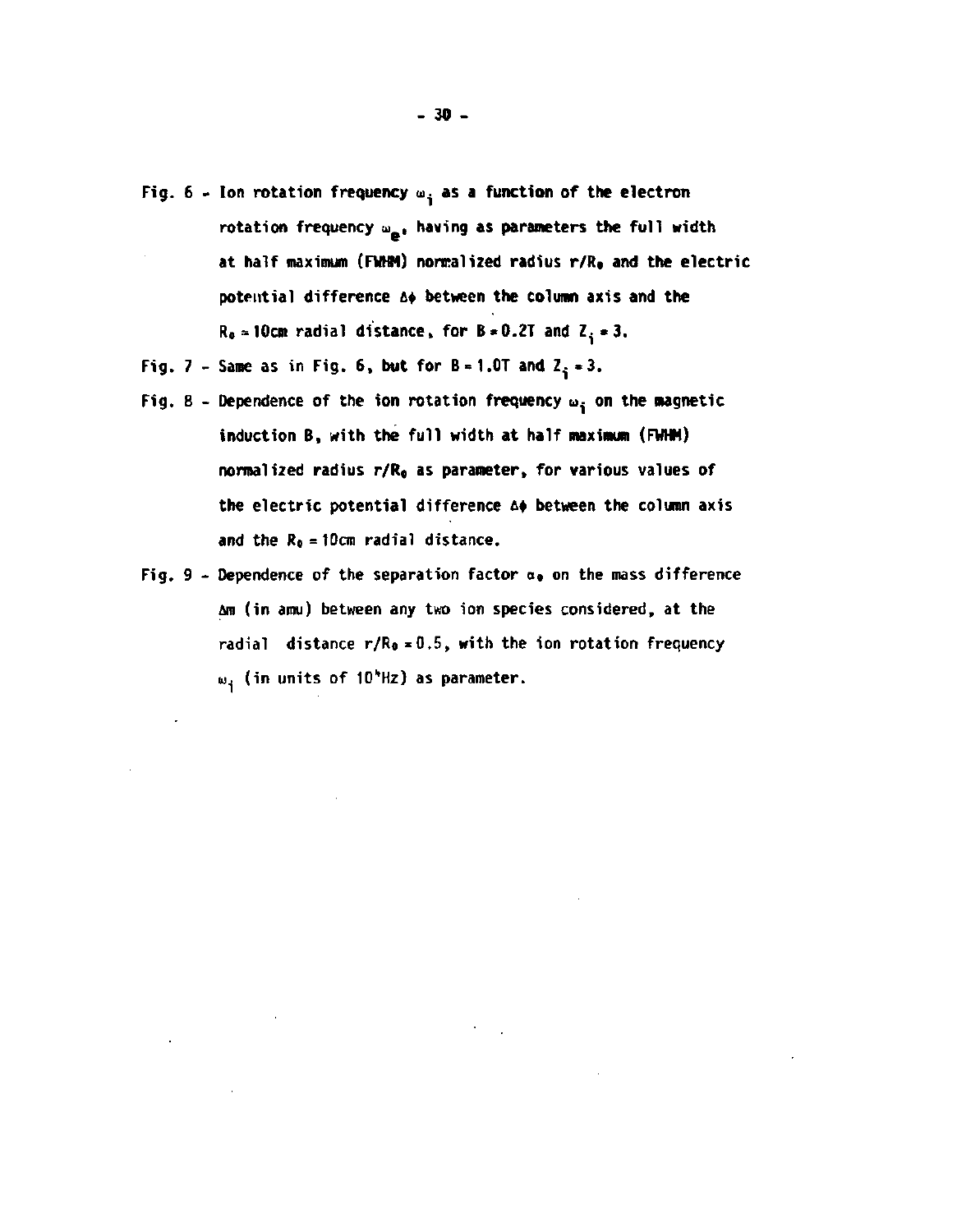![](_page_33_Figure_0.jpeg)

**Fig. 1 - J.A. Bittencourt and G.O. Ludwig** 

**I**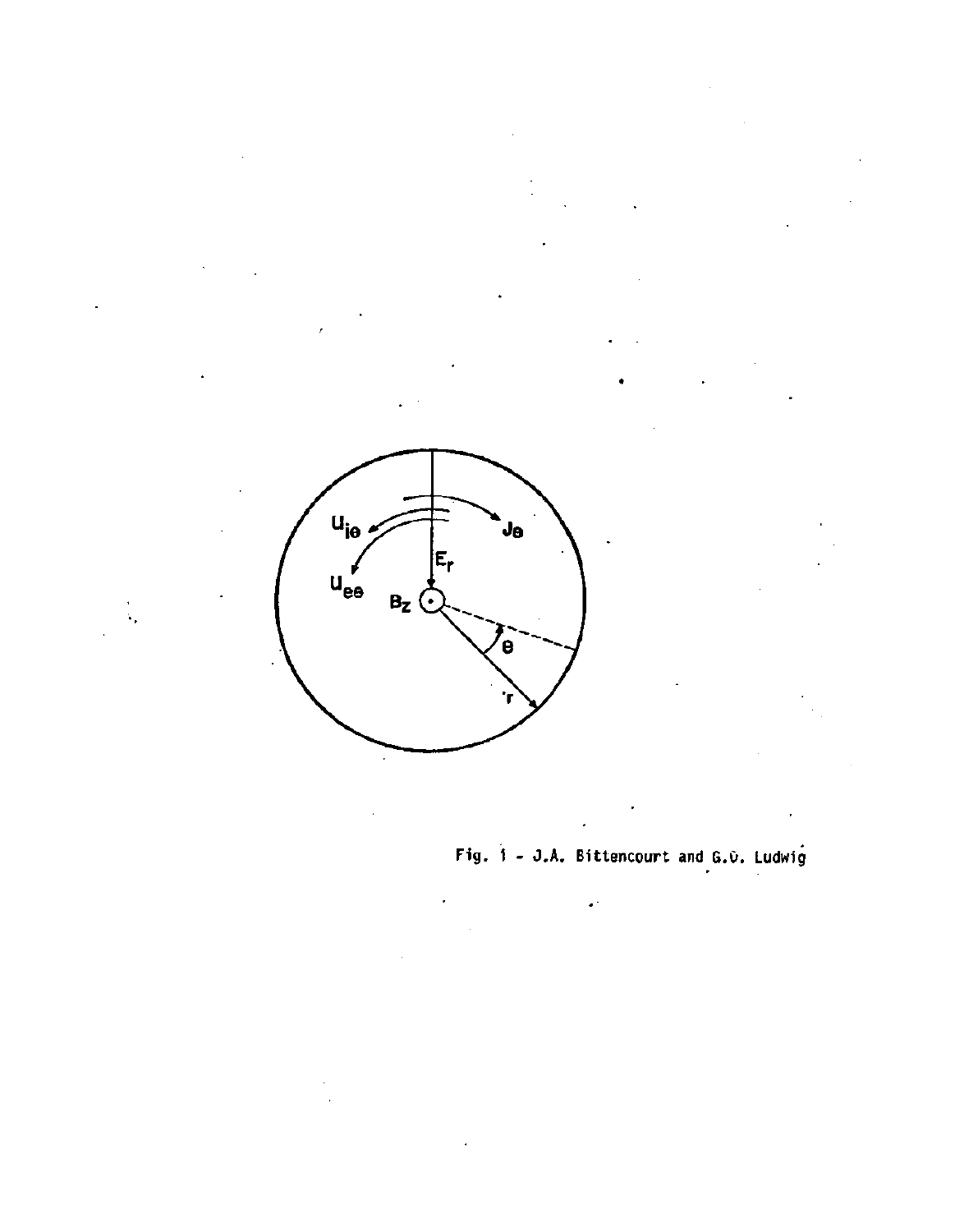![](_page_34_Figure_0.jpeg)

 $\prime$ 

Fig. 2 - J.A. Bittencourt and G.O. Ludwig

ł,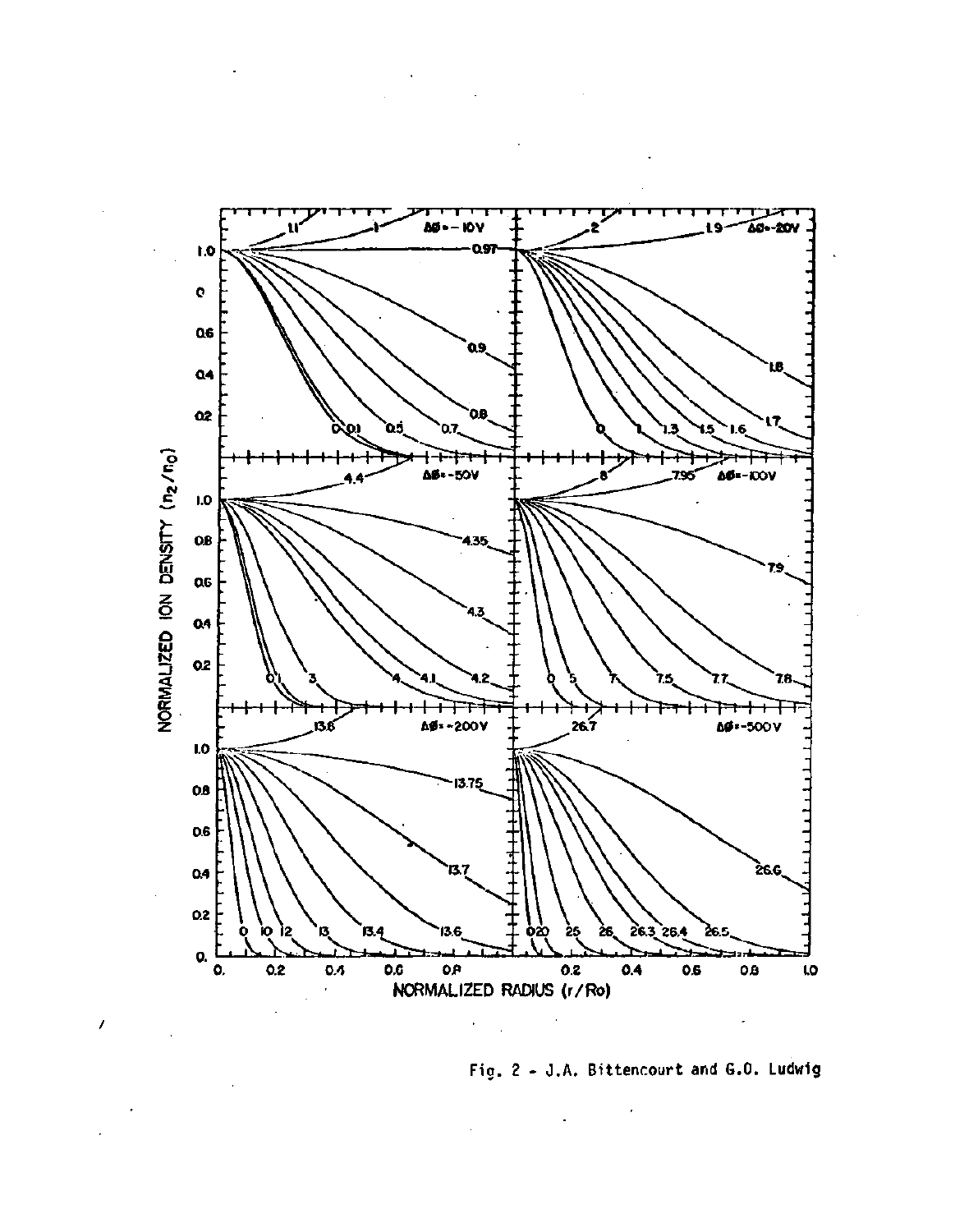![](_page_35_Figure_0.jpeg)

 $\cdot$ 

**Fig. 3 - J.A. Bittencourt and G.O. Ludwig**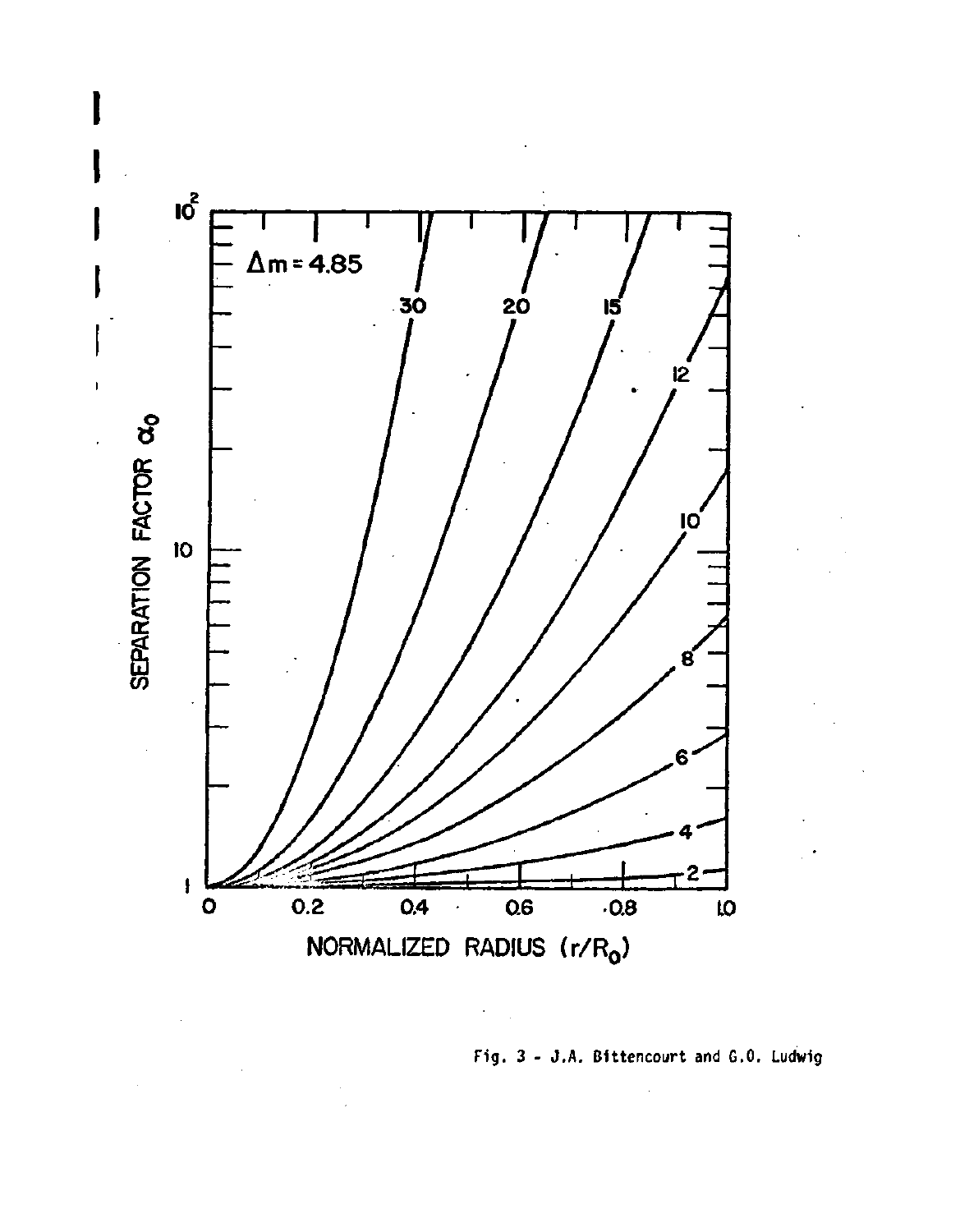![](_page_36_Figure_0.jpeg)

Fig. 4 - J.A. Bittencourt and G.O. Ludwig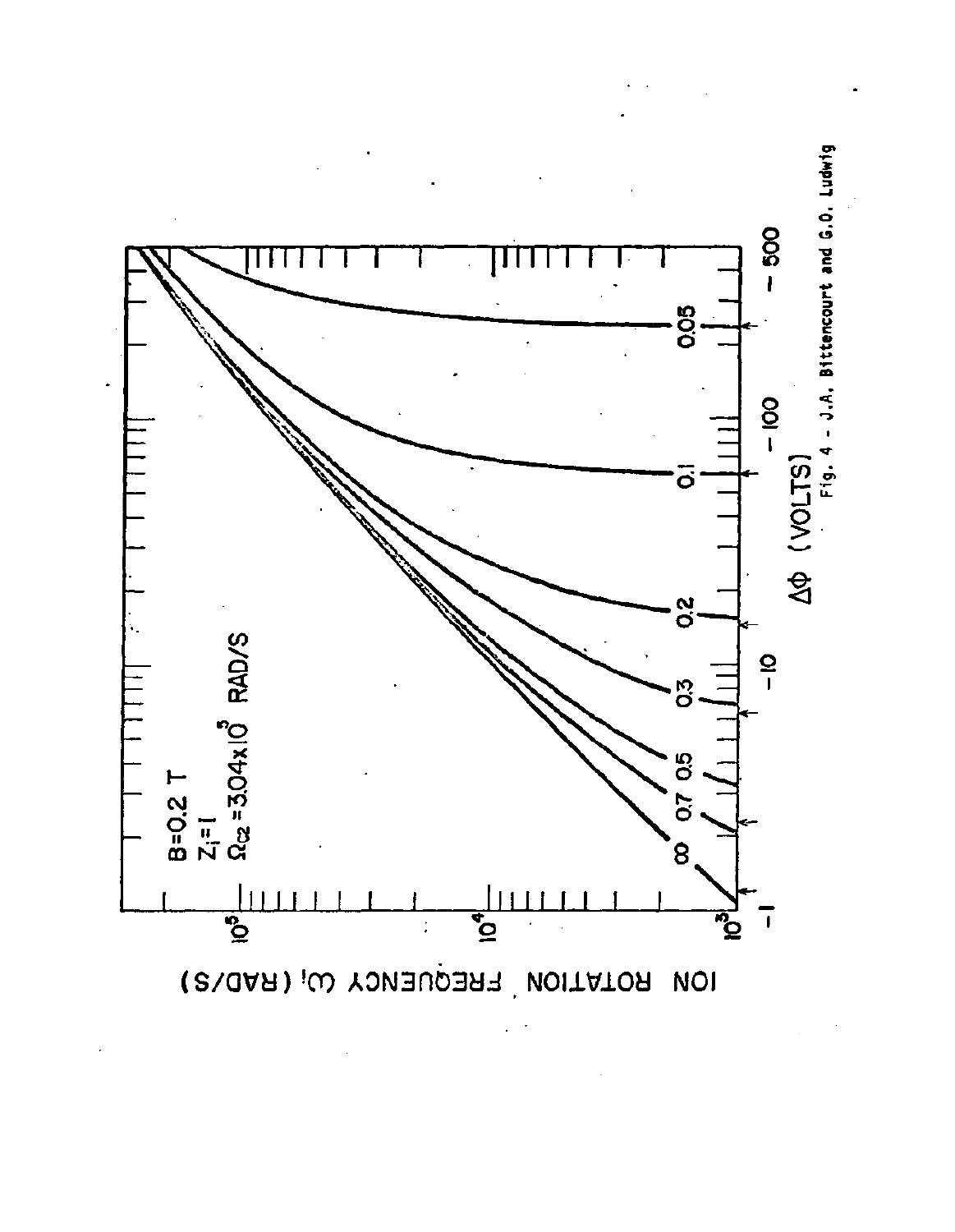![](_page_37_Figure_0.jpeg)

Fig. 5 - J.A. Bittencourt and G.O. Ludwig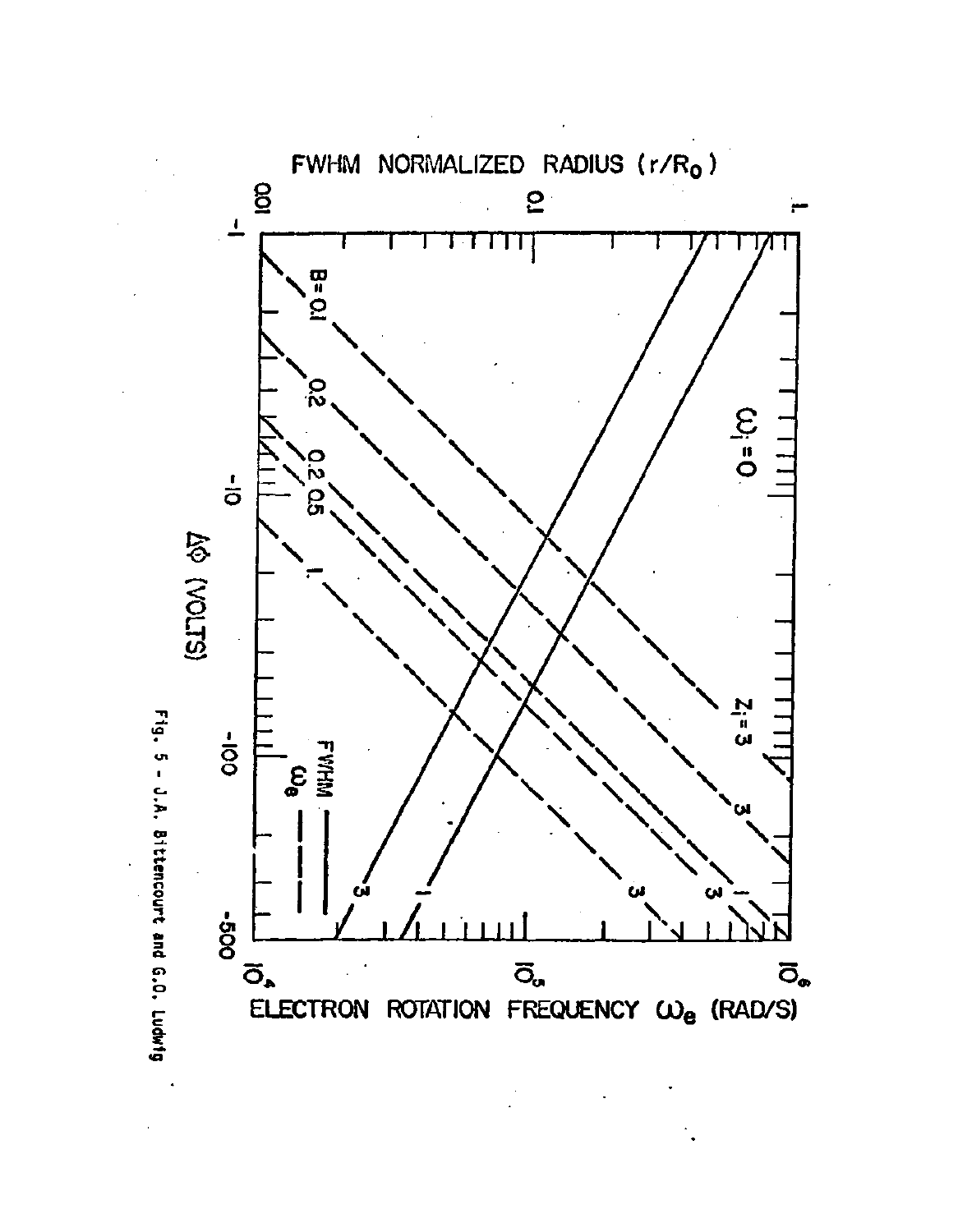![](_page_38_Figure_0.jpeg)

Fig. 6 - J.A. Bittencourt and G.O. Ludwig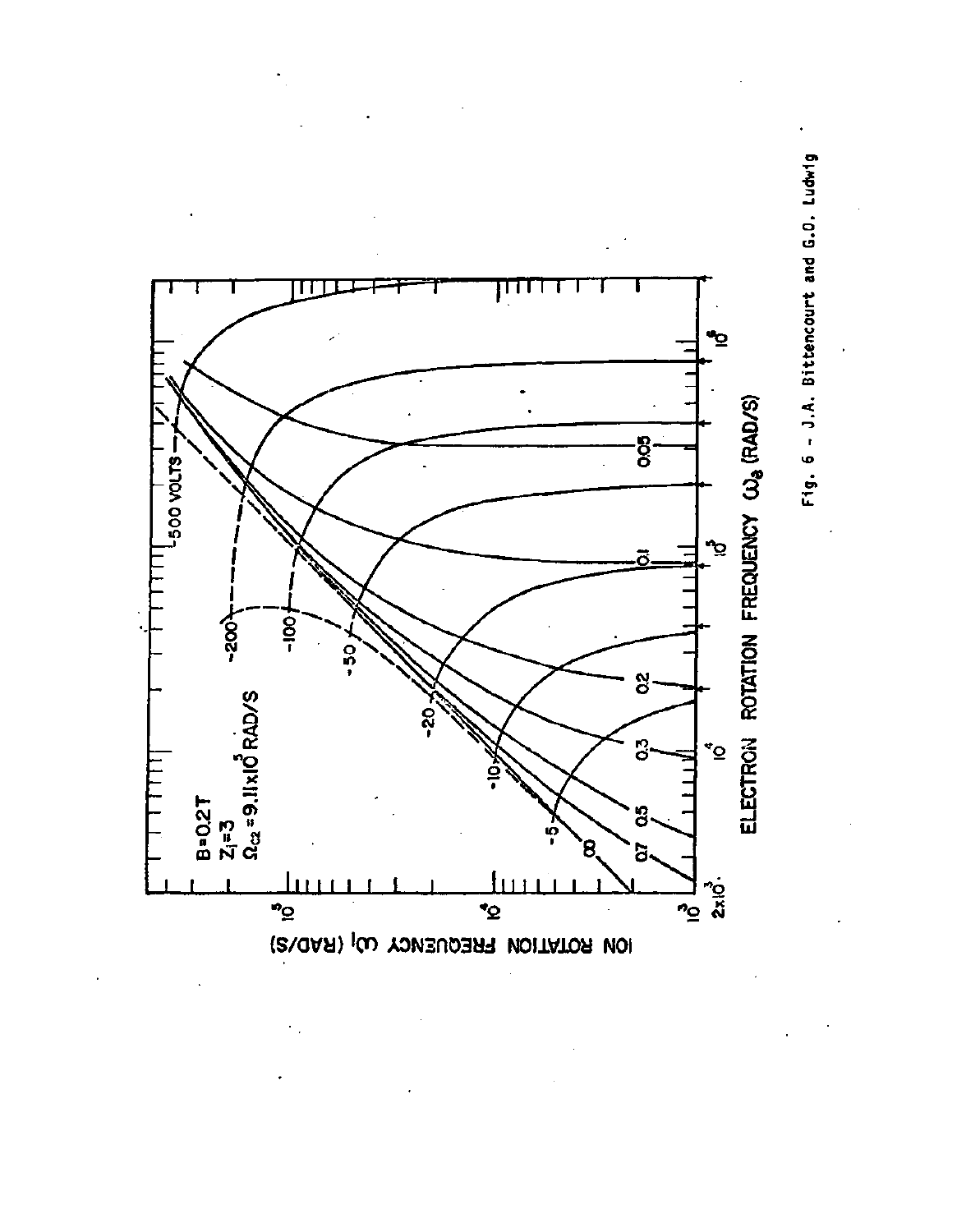![](_page_39_Figure_0.jpeg)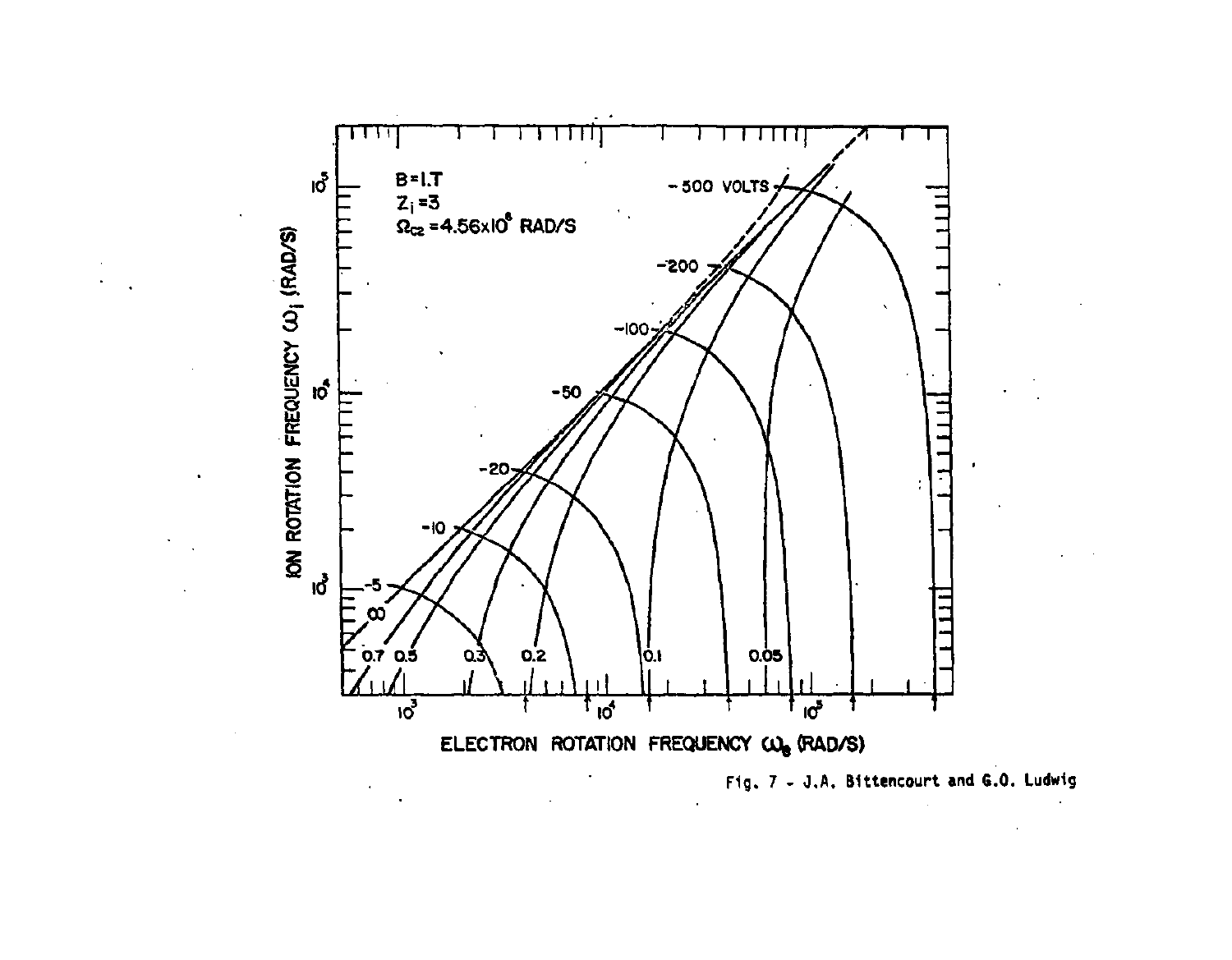![](_page_40_Figure_0.jpeg)

Fig.  $\infty$  $\mathbf{r}$ J.A. Bittencourt and G.O. Ludwig